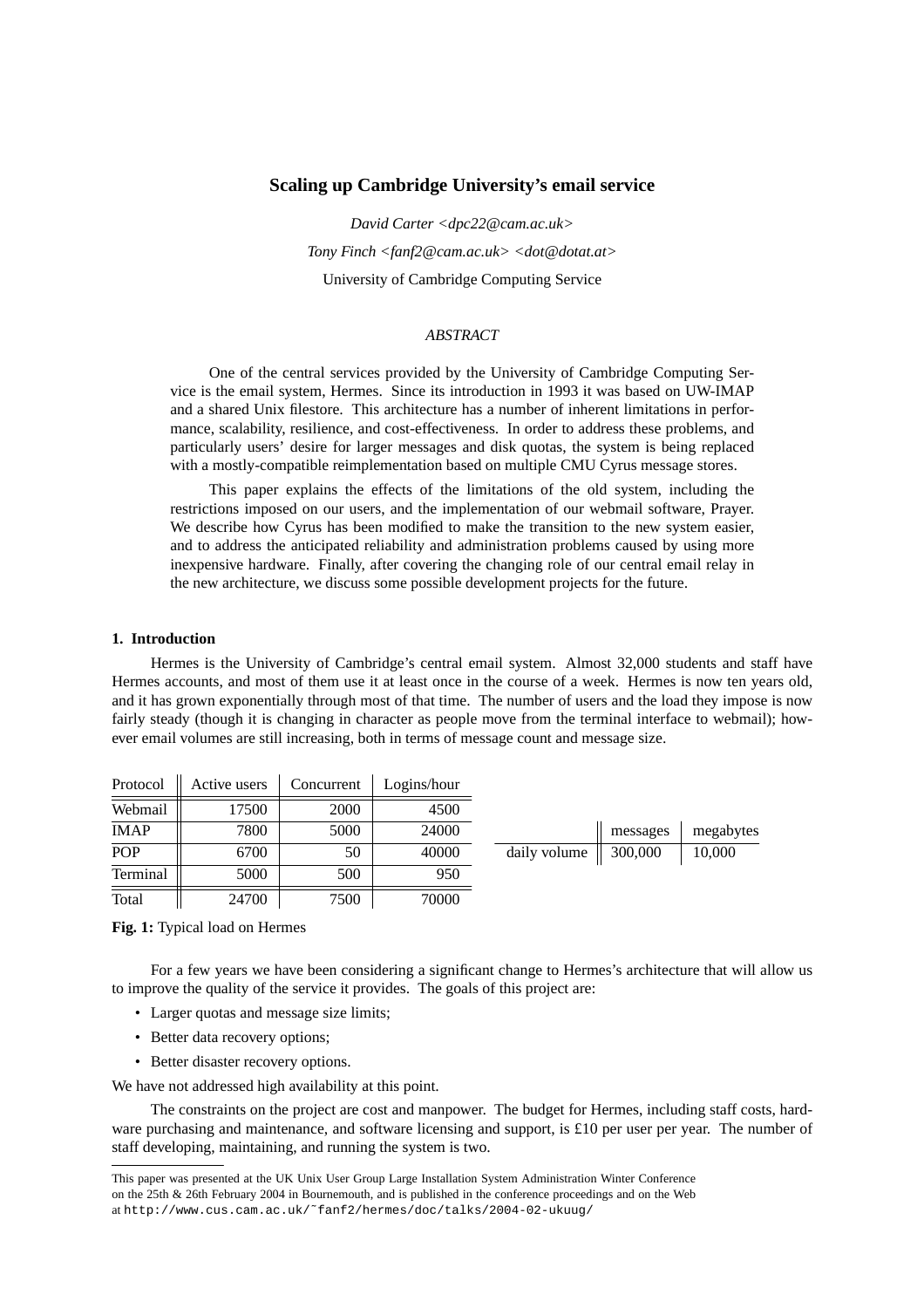The rest of this section contains some general background information as an introduction to the ideas used later on. We also cover some of the historical background, since some context helps with understanding the technical decisions that we have made.

The second section describes the old Hermes system in more detail, explaining its limitations in performance, scalability, resilience, and cost-effectiveness. These limitations mean we have had to impose tight restrictions on our users, and we have even implemented our own webmail system in order to avoid performance problems.

The third section describes the implementation of a replacement Hermes system based on the CMU Cyrus IMAP server. The following section describes the changes we have made to improve Cyrus's performance and reliability. Then we explain how we are managing the transition between the old and new systems to minimize disruption.

Finally, we describe some plans for the future. These include further reliability improvements, and support for more features.

### **1.1. Large-scale data storage**

The basis of a large service like Hermes is a scalable and reliable data storage infrastructure. As well as scaling up for data size, performance is also important. While the storage capacity of disks is increasing rapidly, their speed is not. It is now possible to obtain ten times the storage of the old Hermes system at a fraction of the cost and occupying a fraction of the space; however it would not provide adequate performance because of the reduced number of disks.

An important performance-related figure is the number of users per disk, since the number of transactions per second required varies with the number of concurrent logins. This must be considered alongside the total storage required. On old Hermes there are about 1,000 users per disk, and on new Hermes about 300. This means a system designed to use lots of relatively small disks, rather than a few large ones. The difficulty of obtaining small disks means there is plenty of extra space to use creatively.

## **1.1.1. Block-level distribution**

Storage-area networks use Fibre Channel[1] to connect computers to disk storage via a switched network. Logical Volume Management (LVM) is used to combine and/or divide the available storage into useful chunks. Special file systems such as the Global File System[2][3] or the VERITAS Cluster File system[4] are required in order for multiple front-end computers to be able to mount the same logical volume at the same time in order to scale up the front end. A SAN-based system can be scaled horizontally by adding more front-end computers, back-end disk storage units, and intermediate network switches. Since all the computers can access all the storage, any of them can satisfy requests from users.

Although SAN hardware is becoming more affordable (and indeed new Hermes uses it in the backup server), the main problem from our point of view is the commercial nature of the software. We prefer open source solutions both for reasons of cost and because of the quality of support<sup>1</sup>. Although Linux is generally supported as a SAN platform, versions before 2.6 limit the file system size to 2TB which makes it a less than ideal choice for this kind of storage architecture.

#### **1.1.2. Filesystem-level distribution**

Network-attached storage refers to file systems accessed over an Ethernet network using a protocol such as NFS or CIFS. This technology is older and more familiar than SAN technology, but doesn't have such good performance. Although the layer of abstraction is slightly higher, NAS-based systems are scaled in a similar way to SANs. There are significant problems with the semantics of NFS, especially when it comes to locking. This makes it a poor choice for applications that make heavy demands of the filesystem, including more advanced email server software.

The old Hermes system uses a pair of NetApp[5] file servers. These have very good performance and reliability, plus some nice features like file system snapshots[6] which are useful for recovering accidentally-deleted data. However they are very expensive—a significant fraction of our total budget. They are also a single point of failure: if one of them fails the whole of Hermes must be shut down. Fortunately they don't fail very often.

 $<sup>1</sup>$  At one point in the history of Hermes, the system was suffering horribly from a memory leak in the Solaris ker-</sup> nel. Although we have enough local programming expertise to fix this kind of problem, the only solution we could use was a daily reboot of the servers. See also the discussion of the problems with rpc.yppasswdd on old Hermes elsewhere in this paper.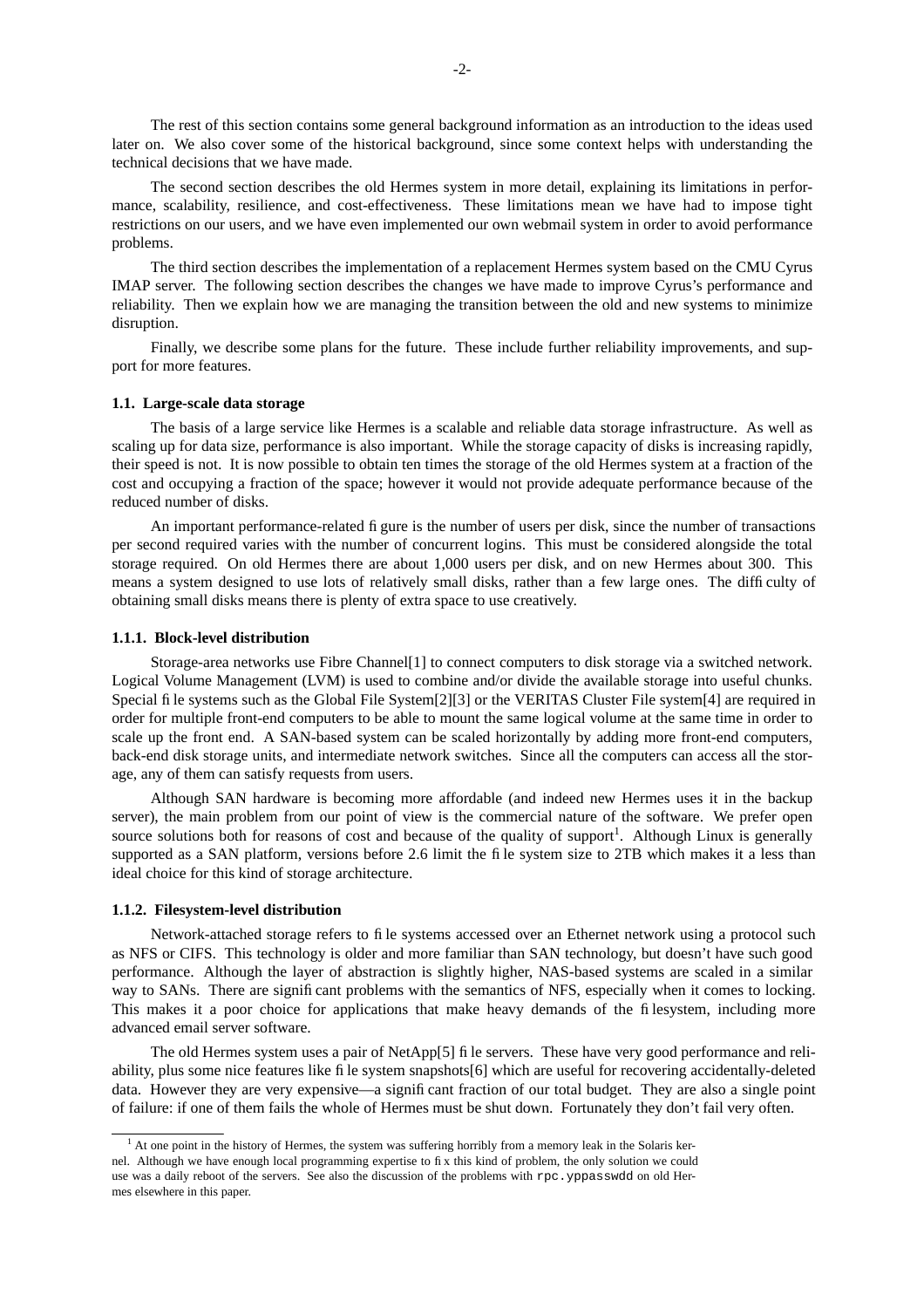#### **1.1.3. Application-level distribution**

This method of scaling can take a number of approaches which may be more or less appropriate depending on the application. In applications where the data is mostly read-only, caches can be used to keep copies of data closer to users and reduce the load on the back-end server(s). Examples include the DNS and web caches (whether for outgoing connections from a site, or wide-area server distribution such as Akamai[7]). Where the data is more volatile, as in the case of email, it is more common to partition the back-end server and put in front of it a mechanism to direct user requests to the correct partition. The redirector preserves the appearance of a single system. Examples include syslogd's log message routing functionality, HTTP reverse proxies[8] and load-balancing layer 4 switches like the F5 Networks BIG-IP[9].

This method of scaling a system depends on appropriate application-specific technology being available. However when it is, it is often available as open source software. In our situation, a significant advantage of using an email redirector proxy is that it allows transparent migration of users between different back-end servers[10], and provides a way of implementing shared mailboxes in the future[11]. This is the approach used by the new Hermes system.

## **1.1.4. User-level distribution**

If redirection technology isn't available, it may be possible to make the partitioning of the server visible to users by using some appropriate naming scheme. In the case of HTTP, different server names may be used for static and dynamic content, e.g. www.example.com vs. cgi.example.com. In the world of academic email, it is relatively common for staff and students to be separated between different mail domains, e.g. staff.cam.ac.uk vs. student.cam.ac.uk; however this does not give much opportunity for further scaling. Alternatively the division might be by department, e.g. phy.cam.ac.uk vs. eng.cam.ac.uk; however the baroque complexity of people's affiliations in the University of Cambridge makes this unattractive to us. The most fine-grained possibility is to have a different name for the service for each user, e.g. imap.dpc22.hermes.cam.ac.uk vs. imap.fanf2.hermes.cam.ac.uk, and use the DNS to direct users to the right server; this is the approach used by Oxford University for their email system, Herald[12]. However we don't like the idea of getting tens of thousands of users to reconfigure their email software.

This approach also has some wider problems. Client software must be configured specifically for each user, which makes shared workstations less convenient. It also makes it difficult to support sharing of data between different users. In our case, although there is a system in IMAP for mailbox referrals[13] the support for it in IMAP clients is too patchy for it to be usable.

#### **1.2. Mailbox formats**

Even if an email server has a fast and scalable disk storage system, its performance is greatly affected by the format it uses for its mailboxes. There are two principal choices: whether to use one file for the whole mailbox or to use a directory containing each message in a separate file; and whether or not to keep an index of the mailbox. The file/directory choice has a side-effect: directory mailboxes are ''dual-use'', i.e. they can have subordinate mailboxes which is not the case for flat files.

The following table illustrates the principal mailbox formats that this paper is concerned with. The UW-IMAP distribution includes a document with some details of other mailbox formats not mentioned here[14].

|           | raw           | indexed         |
|-----------|---------------|-----------------|
| flat file | Unix mailbox  | Cambridge idx   |
| directory | qmail maildir | Cyrus mailstore |

**Fig. 2:** Characteristics of common mailbox formats.

*Traditional Berkeley Unix mailboxes* consist of a series of messages concatenated together, separated by marker lines which start "From ". Their main advantage is that they are a very old and widely supported standard, which makes them useful for transporting email between different systems. They have a number of problems: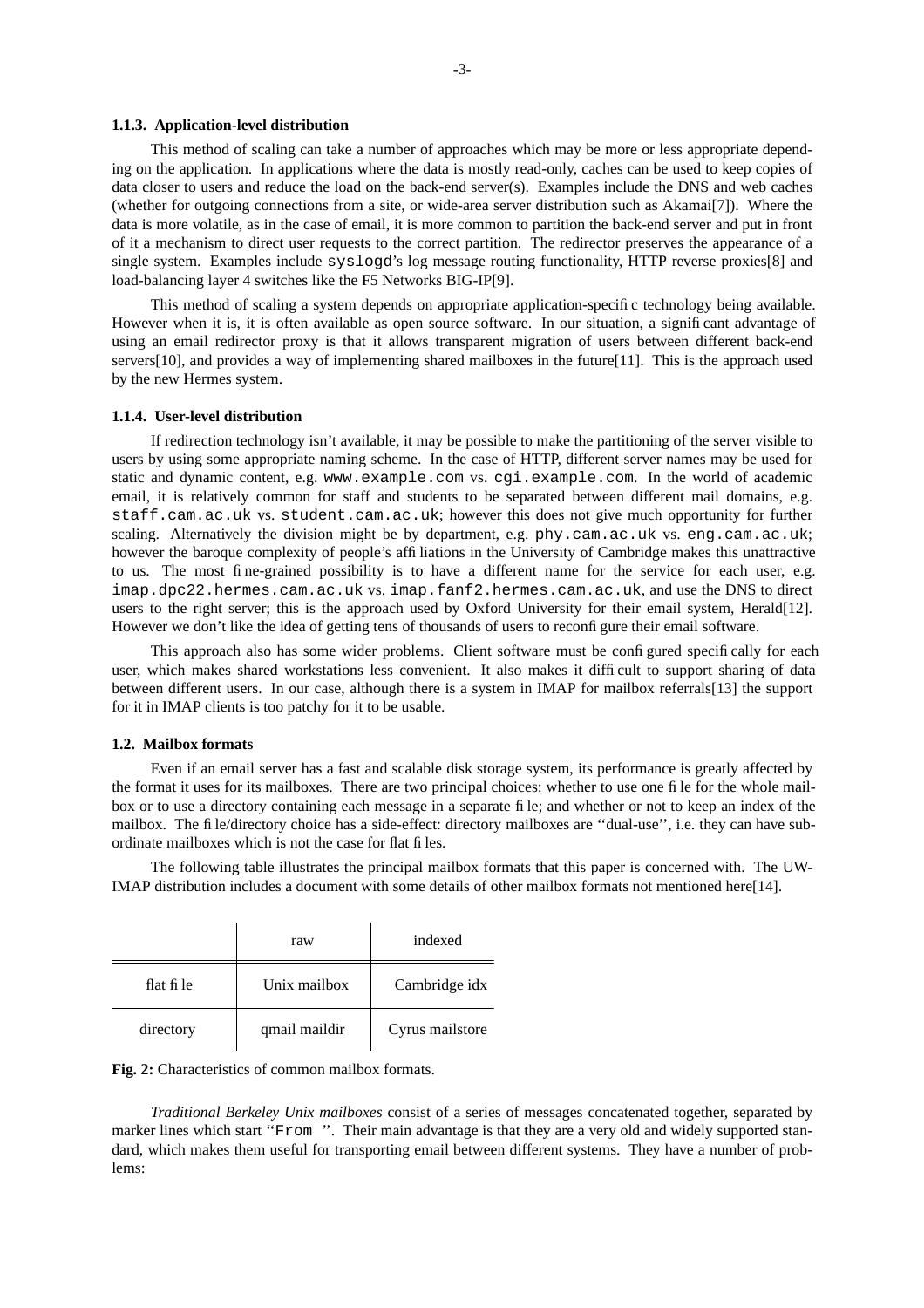- Instances of "From " in messages are escaped with a ">" in order to avoid confusion with message separator lines. Unfortunately lines starting with ''>From '' are not also escaped, so this minor corruption is not reversible.
- When listing the mailbox the whole file must be parsed in order to find each message, and to extract metadata such as header information and status flags (e.g. "read" or "deleted").
- Removing a message from the mailbox causes the suffix of the file following the message to be rewritten. Some POP clients abuse the protocol in order to keep a copy of the user's email on the server for a certain number of days. This causes the mailbox to be repeatedly rewritten as messages are removed one-by-one. IMAP clients, on the other hand, usually remove several messages in one "expunge" operation.
- A locking protocol is required to mediate access to the mailbox by multiple programs (e.g. the Mail Delivery Agent and the Mail User Agent). This is particularly troublesome if the mailbox happens to be stored on an NFS partition.
- It's very difficult to implement concurrent access to a mailbox by multiple clients, even if they are both running on the same computer. If the mailbox is shared over NFS then cache consistency problems make this effectively impossible with adequate performance.

Other single-file formats include that used by MMDF[15] and the UW-IMAP MBX format[16]. The principal advantage of MBX over the Berkeley format is that it allows concurrent access by multiple clients to the same mailbox.

*Bernstein's maildir mailboxes*[17] are designed to allow certain operations (including delivery, status changes, and message removal) to be performed without user-level locks. This makes it much simpler to use on an NFS file store, and particularly good for POP clients. However it also has downsides:

- The lack of user-level locks is made possible by the implicit locking on filesystem metadata inside the operating system. This can cause performance problems from increased contention between processes and can be very slow on filesystems with synchronous metadata updates.
- Unix filesystems are traditionally very bad at dealing with directories containing large numbers of files. More modern filesystems (such as ReiserFS[18] and XFS[19]) make this less of a problem, but they may not always be available.
- When listing the mailbox, every file must be opened, read, and parsed. This is even more expensive than for Unix mailboxes, because of the increased number of system calls and context switches.
- It's difficult to efficiently implement per-mailbox quotas. These are useful for limiting the performance problems caused by large mailboxes. Summing the file size of every message in a maildir is another expensive operation involving many system calls.

The Courier email system[20] uses maildirs, and the developers are happy with their performance[21], though with the caveat that good performance requires a cacheing IMAP client. The RAND MH[22] format is comparable to maildir, though has a less efficient file naming scheme.

Adding indexes to a mailbox format can significantly improve its performance. An index reduces the amount of data that needs to be read and parsed when opening a mailbox, which can be especially important if the filesystem is NFS. In the case of directory-based mailbox formats they also greatly reduce the number of system calls that is required. Later in this paper we'll describe how the old Hermes system adds indexes to Berkeley mailboxes and how CMU Cyrus gains efficiency from its indexes.

It's possible to go even further along the indexing route, and put the message store in a database system[23]. This is the approach taken by Microsoft Exchange. The problem with going this far is it becomes more difficult to diagnose and repair problems, since custom tools are required to manage the database. In addition to that, the view of a message store presented by IMAP is simpler than that provided by a relational database, so a simpler data store can provide adequate performance.

### **1.3. History of email in Cambridge**

We'll briefly describe some of the systems run by the Computing Service that are or were relevant to email in Cambridge. This is partly to introduce some of our local terminology, and partly to explain how the old Hermes system came to work as it does.

#### **1.3.1. Phoenix**

From the early 1970s until the early 1990s the CS was dominated by an IBM mainframe called Phoenix. It ran locally-developed software initially on top of MVT and from the early 1980s MVS. Network connectivity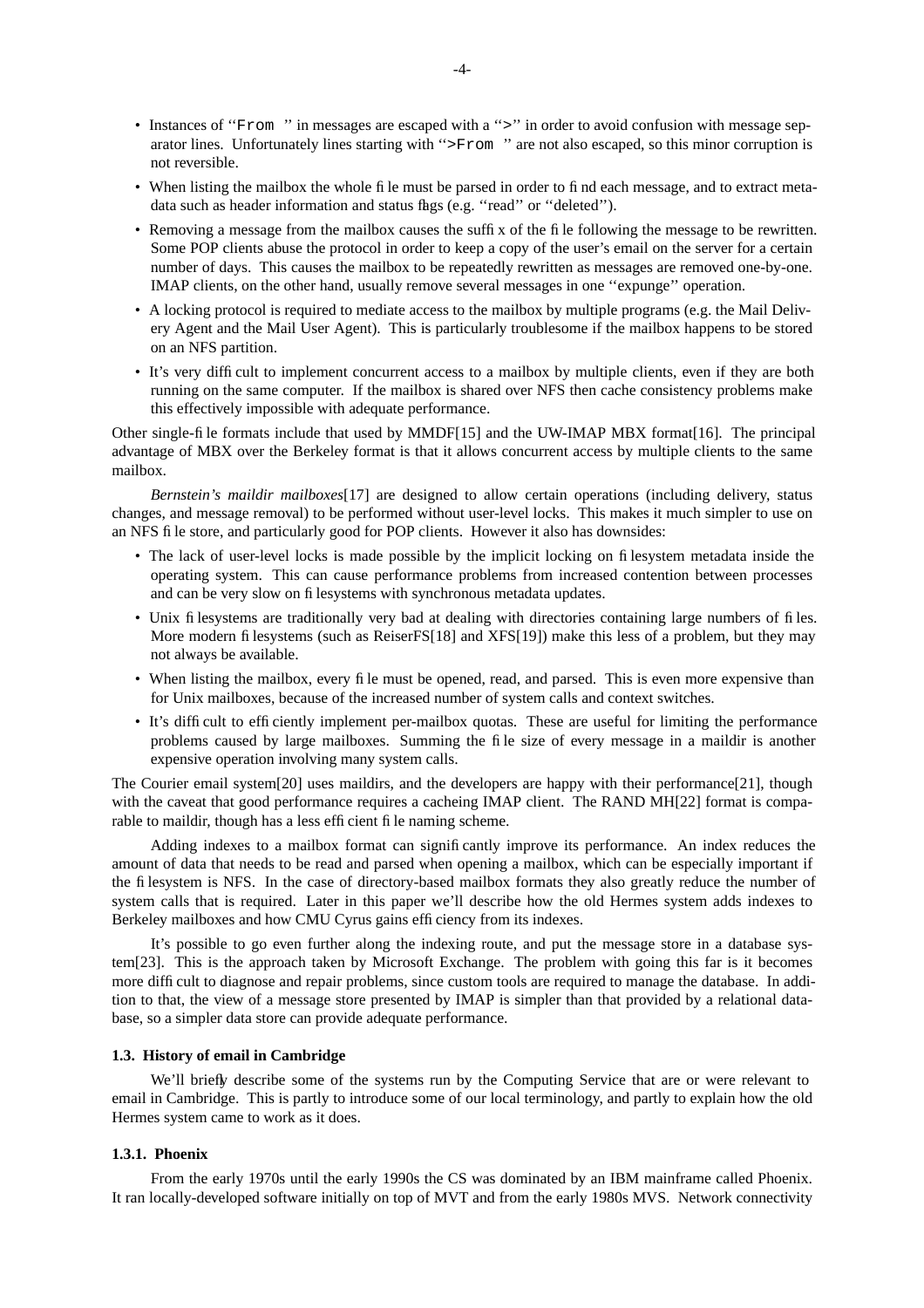was provided by the JANET X.25 service using the ''Coloured Book'' protocols for applications including email from 1986. TCP/IP was supported in the 1990s, but Internet email still had to be transferred via gateway systems. Phoenix was shut down on the 1st September 1995[24].

#### **1.3.2. The Central Unix Service**

Unix came to the CS relatively late. Though there were a number of installations of it around the University, including in the CS's sister institution the Computer Laboratory, it had not been considered reliable or friendly enough to be the basis of a large timesharing service. Eventually demand from users for Unix application software became insistent enough that CUS was introduced in 1990[25]. This service is generally reserved for staff and graduate students; undergraduates only get accounts in exceptional circumstances. CUS was the first system to run Exim[26], and is still used for pre-release testing.

## **1.3.3. The PP switch**

Cambridge's central email hub is called ppsw, after the software it originally ran $[27]$ . PP<sup>2</sup> could handle both Internet and ''Grey Book'' email, and perform protocol translation between the two. After the closure of Phoenix, the use of Grey Book email in the University declined rapidly. At about the same time, Philip Hazel was writing Exim as a replacement for Smail[28] which was the MTA running on CUS and Hermes. Exim included features needed by ppsw such as virtual domains and policy controls, and omitted support for non-Internet addressing such as Grey Book and UUCP. Exim is now used on all CS systems. The central switch was introduced in 1992[29], so predates and was originally separate from Hermes. Over time the two systems have grown closer, and as well as performing email routing between the various parts of the University, ppsw now also handles routing within the new Hermes system.

### **1.3.4. Hermes**

The end of Phoenix meant that a system was required to provide email for those without CUS accounts. The view at the time was that computing was moving from central timesharing facilities to workstations, so the email system would be principally a message store accessed remotely from PCs. Hermes came into service in 1993[30], and its early years were characterized by very rapid and painful increase in load as email became more and more popular. It took rather longer than anticipated for terminal access usage to decline, and it was displaced more by webmail than by pure IMAP. Now that everyone has a Hermes account who wants one, the pressure is no longer for more users and more messages, but instead larger messages, larger quotas, better performance, and better resilience.

Apart from scaling up the hardware and upgrading the software, the overall design is the same as 10 years ago. The new Hermes system is a very different architecture designed to serve the University's email needs for the next 10 years. The rest of this paper examines the drawbacks of the old Hermes system, and explains how they are addressed by the new system. We'll describe the modifications we made to Cyrus to get the features we wanted, and to smooth the transition from old to new.

### **2. Inside the old Hermes system**

Until last year<sup>3</sup>, Hermes was a 2x scaled-up version of CUS with software tuned for email rather than general-purpose Unix timesharing, so that it was capable of supporting 10x the number of users.

The data storage is provided by a pair of NetApp[5] F740 file servers, each with 14 17GB SCSI disks. This provides a total of 280GB of storage after allowing for RAID and filesystem overheads. The four front-end servers comprise two Sun[31] Enterprise 450s (4 x UltraSPARC-II 296MHz / 99 MHz) and two E220Rs (2 x UltraSPARC-II 450MHz / 113 MHz), all four with 2GB RAM each.

The front-end machines are connected to the file servers with trunked 100Mb/s Ethernet, each Sun having two point-to-point connections to each NetApp. There is also a Sun Ultra 1 which serves as the cluster's admin machine, and an admin network which is used for private connectivity between the admin box, the file servers, the front end Hermes machines, and also ppsw.

The four front-end machines have roughly equivalent performance, so they have the same software configuration and each take a quarter of the load via round-robin DNS. Together with the file servers they effectively behave as one large Unix system. This system runs a strictly limited collection of software focussed on email.

<sup>2</sup> PP is not an abbreviation, and is not short for ''Postman Pat'' or ''Perfectly Painful''.

<sup>&</sup>lt;sup>3</sup> Since then, the CUS file server has been upgraded and Hermes has gone off in an entirely different direction.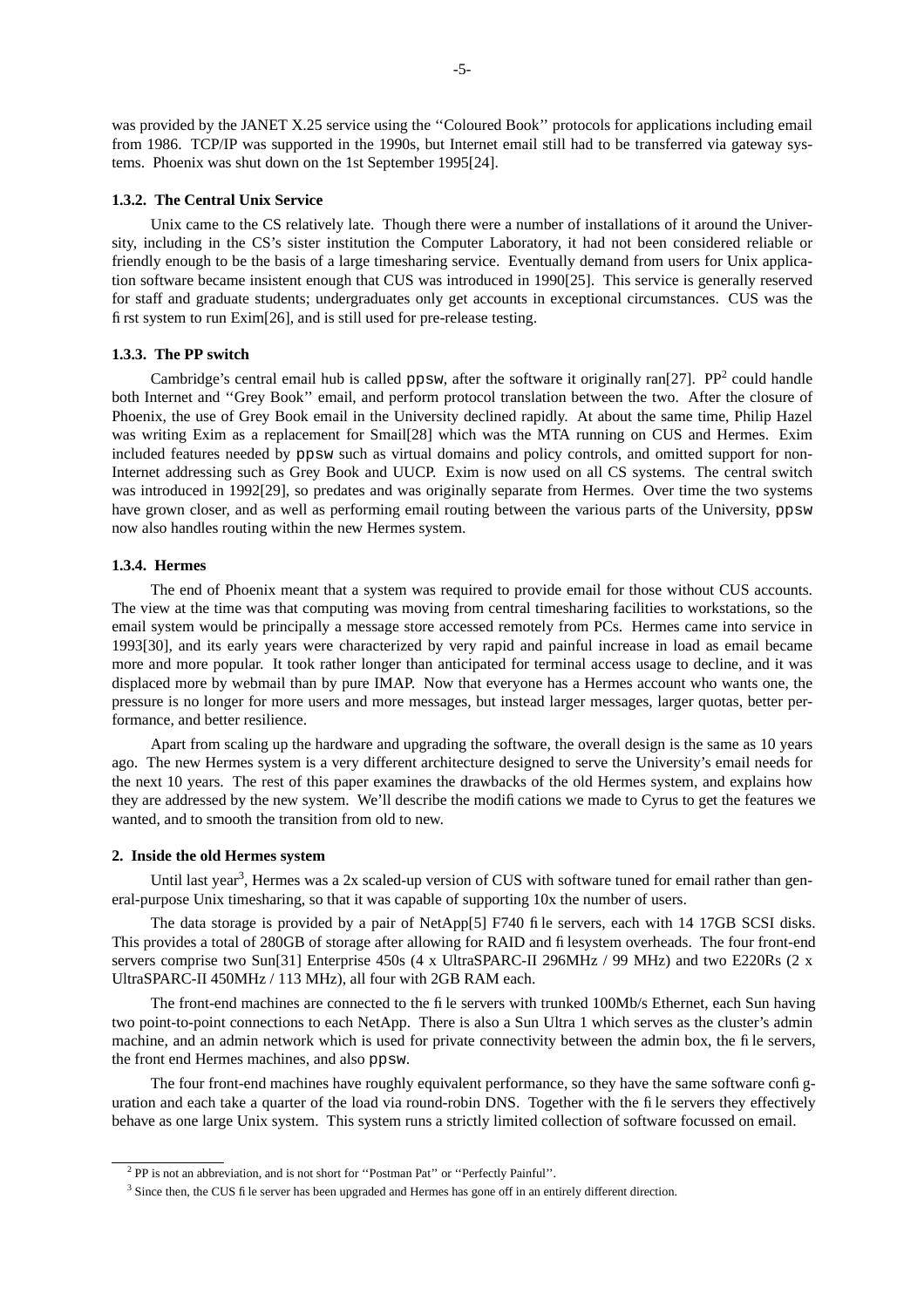

**Fig. 3:** Hardware architecture of the old Hermes system

Incoming email from the Internet and from remote users is received by Exim[26] and delivered to users' home directories on the NetApps. Keeping inboxes in home directories makes it easier to enforce quotas than the traditional location of  $\sqrt{var / \text{maj}/l}$ . The queues of incoming and outgoing email are kept on local disk in the front-end machines; this includes email for users that are over their quotas.

Support for reading email is provided by the University of Washington's IMAP toolkit[32] for remote users, and their Pine user agent for network terminal users. These all access the message store via the cclient library. When terminal users log in over the network they are presented with a Menu System which allows them to run Pine and perform various administrative functions. These include some basic file management operations, a simple user-interface for configuring their email filtering options, and interfaces for managing the mailing lists and virtual domains that run on ppsw.

The admin machine does most of the behind-the-scenes work. It maintains the master configuration for the front-end servers and the ppsw machines, and manages network installs of new machines. Each night it takes tape backups of the NetApps, the Exim spools on the front-end servers and ppsw, and the master configuration data on the admin box. Each morning the list of users is obtained from the CS's central database and any necessary account creations and cancellations are performed. Account information is distributed to the frontend machines using NIS. Mailing list and virtual domain configurations are periodically distributed to ppsw.



**Fig. 4:** Software architecture of the old Hermes system

#### **2.1. Better performance**

*Strict quotas.* The principal way that we maintain adequate performance on the old Hermes system is by enforcing strict quotas. The default is 10MB for each user, and we are willing to increase that to 50MB. In addition to that, each mailbox is limited to 10MB regardless of the user's total quota. There is a global limit of 4MB on the size of an individual message. This limits the load that is caused by parsing mailboxes and re-writing them when messages are expunged.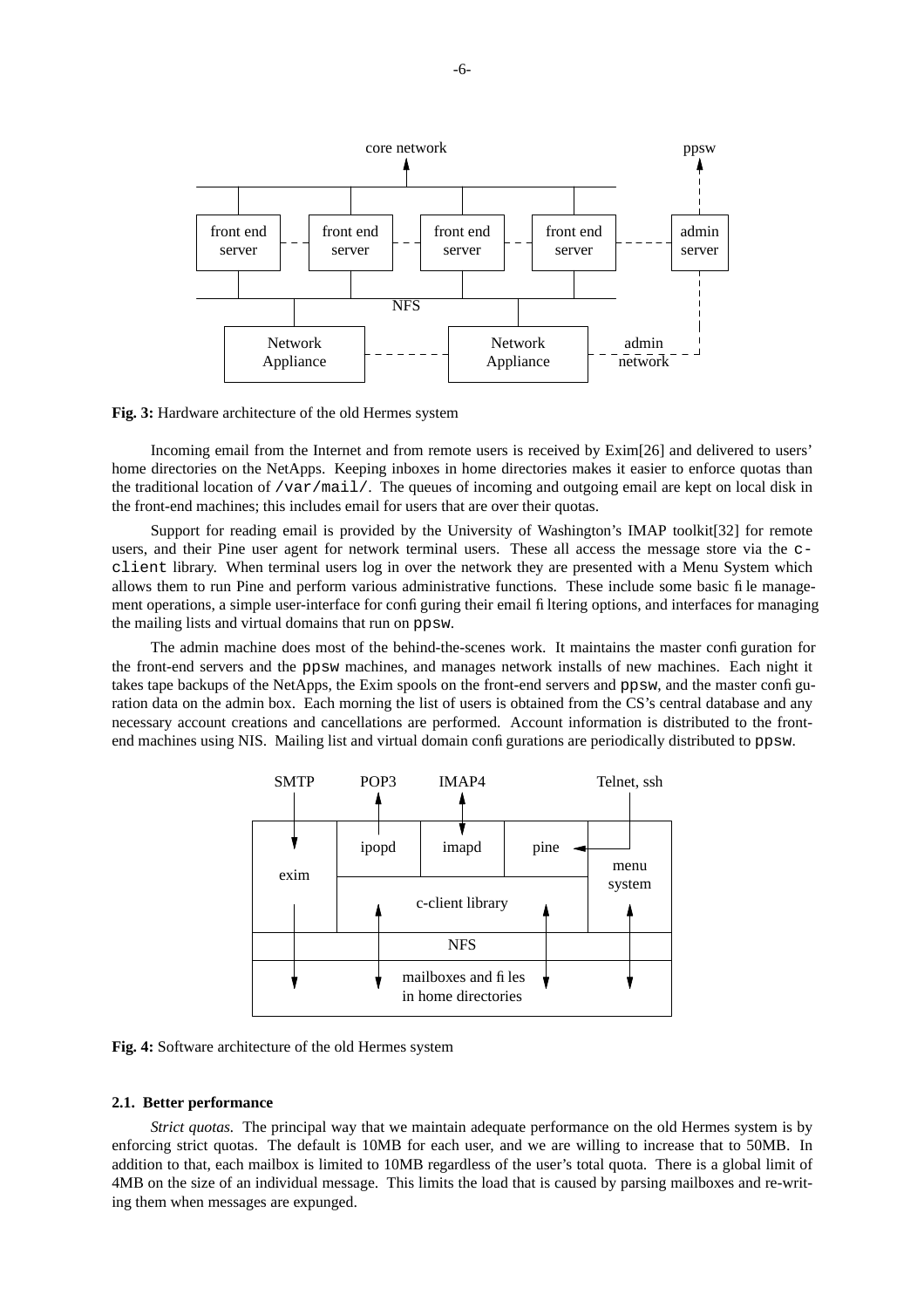*Indexed mailboxes.* We have modified<sup>4</sup> c-client to augment the standard Unix mailbox format with a short index containing the IMAP FETCH FAST information, and a long index containing the information that Pine requests when listing a mailbox. This means these two very common cases no longer involve reading and parsing the whole mailbox. The indexes are created when the folder grows beyond 64K and they reduce the amount of data that needs to be read when Pine lists a mailbox by about a factor of 10. They are robust against problems such as write failures caused by quota limits or mailboxes unexpectedly changing because of access that bypasses c-client (e.g. file transfers). In these cases the code falls back to the standard Unix mailbox driver.

*Avoid the automounter.* CUS uses the automounter heavily for home directories and locally-managed software[33]. In its early days, Hermes did the same but this turned out to be a mistake. A user's home directory had to be mounted each time a message was received, and the effort of doing so placed considerable load on the system. In order to avoid this expense, all references to /home/ $\langle$ userid> in configuration files and source code were replaced with password file lookups to find home directories. This made it possible to turn off the automounter.

*Centralized account management.* Another problem was caused by bugs in rpc.yppasswdd which is the daemon that handles changes to the master password database from over the network. Hermes has a very high password changing load at the start of the academic year, when several thousand new users have to change their initial random password, and a large number of other users have their passwords reset because they forgot them over the long vacation. Because of races in the implementation of rpc.yppasswdd it had a habit of trashing the whole password database, which would have a fairly damaging effect on the operation of Hermes. This problem was worked around by moving the part of the Menu System that deals with password changes so that it runs on the admin server. When a user enters the relevant sub-menu they are transparently logged in to the admin box using rsh.

### **2.2. The Prayer webmail system**

In 1999 the CS started a project to create a webmail user interface to Hermes, since the terminal-based Menu System was becoming more and more of a turn-off for our users. A particular problem with webmail systems is the mismatch between a login session and HTTP's relatively disconnected stateless requests. Most of them avoid the issue by assuming that the back-end IMAP server has enough capacity to cope with an IMAP login for each HTTP request. The less well-written ones may even do multiple logins per request. This would cause an unacceptably high increase to the load on Hermes, which did not have enough spare capacity.

At about the same time, Malcolm Beattie, formerly of Oxford University Computing Services, released a Webmail package named WING[34]<sup>5</sup> based on Apache mod\_per1[35]. The particularly interesting features from our point of view were that it is designed for use with UW-IMAP and it maintains persistent IMAP connections throughout a user's login session. This means it doesn't excessively stress the IMAP server. However, we came to the conclusion that the WING code that was available then was not sufficiently mature to use for our own Webmail system. Consequently (and with some reluctance) we decided to start writing our own package.

Prayer[36]<sup>6</sup> is written entirely in C. It uses the UW-IMAP c-client library to talk to the back-end servers, and its front end is a custom HTTP server. It is extremely efficient, easily supporting our full webmail load (4,000,000 HTTP requests and 56,000 logins per day) on one  $PC^7$ . Most of the pages it serves are dynamically generated and encrypted. If necessary it can easily be scaled horizontally for even higher loads. Prayer gains a lot from very aggressive cacheing, using persistent HTTP and IMAP connections, TLS session caches, and folder and directory index caches. As well as having a light-weight implementation, its user interface is also very frugal: it does not use frames or JavaScript and does not require cookies. Most of the pages it serves are also small—less than 1KB compressed.

The webmail system is not particularly closely integrated with the rest of Hermes: from that point of view it is just another IMAP client. However it does provide a replacement for some parts of the old Menu System, which relies on a support daemon running on the Hermes admin box. Its functionality is focussed on the message store so misses out the mailing list and virtual domain management features, which we expect to have their own separate web interfaces in due course.

<sup>&</sup>lt;sup>4</sup> These modifications have a number of Cambridge-specific hacks, so they have not been published.

<sup>&</sup>lt;sup>5</sup> "Web IMAP/NNTP Gateway"

<sup>6</sup> Prayer was the in house development name for this package, a simple play on words to acknowledge the strong influence that WING had over Prayer development, especially in the early days. But at the end of the day, everything needs a name.

<sup>&</sup>lt;sup>7</sup> Some of the most amusing feedback we have received was from a user who successfully ran Prayer on his Apple Macintosh SE30 running NetBSD. The machine was too small to cope with other webmail software.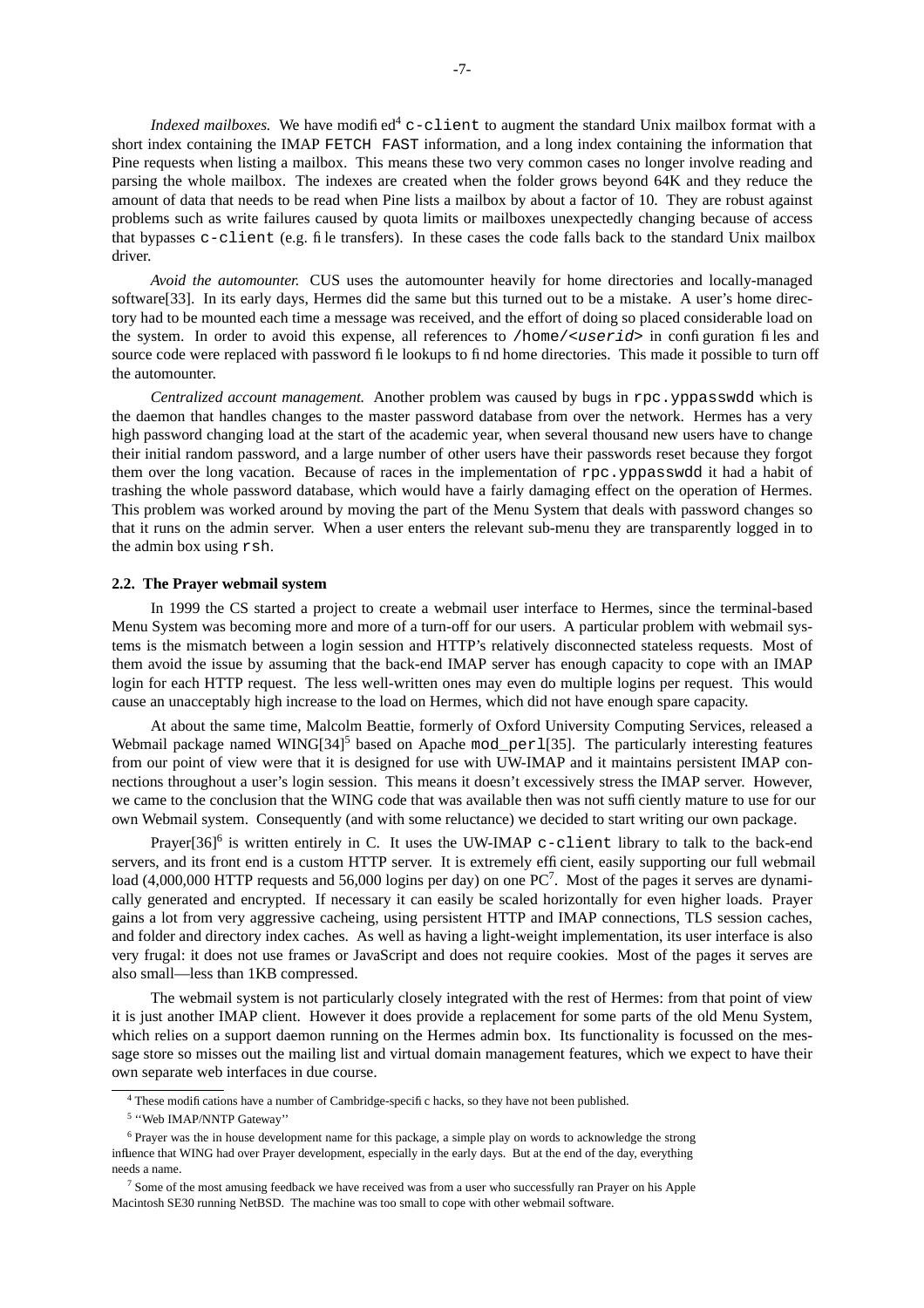All is not sweetness and light, though. Prayer has a number of awkward limitations that will require significant work to address. It is not internationalized, and can only use the ISO 8859-1 character set. It has only a very simple user preferences system, and doesn't have the kind of templating mechanism that would allow extensive overhaul of the user interface. It makes the opposite error than is warned against by the fourth commandment of IMAP clients[37]: it assumes a UW-IMAP-style folder hierarchy that distinguishes mailboxes and directories, and is confused by a Cyrus-style hierarchy in which email folders may have sub-folders.

#### **2.3. Limitations of old Hermes**

The major limit on performance comes from the use of traditional Unix mailboxes, however this has been mitigated by the addition of indexes and the use of an efficient webmail system. The system can be scaled up by the addition of more and bigger file servers and front-end machines, however it quickly becomes difficult to do so within our budget.

In addition to this, each file server is a single point of failure: the whole of Hermes must be shut down if either of them fails. More file servers would mean more things to go wrong. It is possible to avoid this problem by replicating data between NetApps, but this does nothing to help with cost-effectiveness.

The old system also has some feature limitations. Concurrent access to mailboxes is not supported, which makes shared accounts less useful than they might otherwise be, and (combined with the limitations of Unix filesystem permissions) it makes shared mailboxes impossible. Checking for new email cannot be done with IMAP because it would disrupt any existing session, so we have to support various hacks based on the traditional filesystem-based Unix new email check.

### **3. Architecture of the new Hermes system**

The most visible feature of the new Hermes system from the point of view of someone standing in our machine room is that is uses a large number of commodity PCs running Open Source software[38]. The most visible feature from the point of view of our users is that the standard quota is 100MB, and we are willing to increase it to 1GB.



**Fig. 5:** Architecture of the new Hermes system.

The system's back end Cyrus message store comprises 16 single-CPU PCs, each with 3GB RAM and 7 72GB SCSI disks providing 350GB of available storage after RAID and filesystem overheads. The front end redirector ppsw is 6 dual-CPU PCs each with 1GB RAM and 4 18GB SCSI disks providing 50GB of available storage. The webmail system is another PC with the same configuration. The terminal-based Menu System is still running on the old Hermes systems at the moment, until migration to the new system is complete. It will then move onto a PC with plenty of RAM and CPU. The backup system is attached to a disk shelf containing 16 250GB SATA disks providing 3.2TB of usable storage, and a tape robot containing a 17 cartridge magazine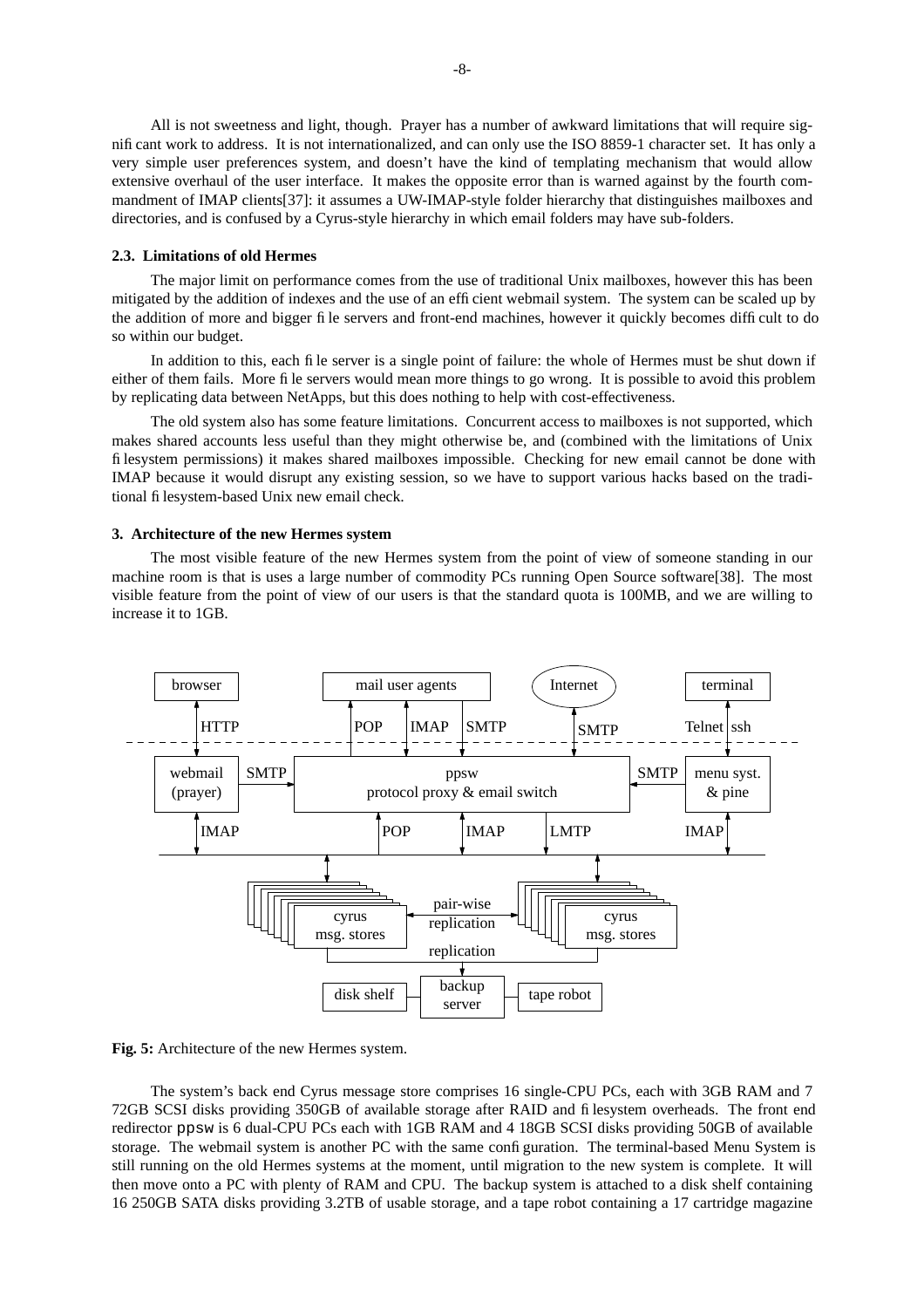and two LTO drives.

All the machines are running Linux of various kinds<sup>8</sup>. The ppsw machines use the relatively conservative ext3 filesystem, the main requirement being that they can be dumped for backups. The Cyrus machines use ReiserFS because of its good large directory and small file performance which Cyrus makes good use of; dump support is not necessary here because we use our own data replication system instead. The backup server uses XFS because of its large directory and large file performance and support for dumping; the replicas of the Cyrus machines are dumped to disk then spooled to tape—the machine can't keep up with the tape when dumping directly.

The machines are connected to three<sup>9</sup> gigabit Ethernet networks by 100MB/s network interfaces. The public interfaces to the system (marked by the dotted line in fig. 5 above) are connected to the CS's core service network. Between the ppsw systems and the Cyrus systems is a private network used for proxied traffic. Finally, there is a network between the Cyrus servers and the backup server for replication traffic.

### **3.1. The Cyrus message store**

The new Hermes storage infrastructure presents a much higher-level interface to the rest of the system. This allows it to use much more efficient data structures internally, and support more flexible usage patterns. This means that standard Unix tools are less useful for managing the message store; however Cyrus comes with a rich set of tools of its own.

*Black-box server.* Access to the message store is via email-specific protocols: IMAP[39], LMTP[40], and POP[41]. The store is managed with Perl scripts that speak an extended version of IMAP to the server. The server implements its own user management, quota restrictions, and access control—it does not rely on Unix for these features, and in fact the whole thing runs as a single Unix user. This makes things like shared folders and the single-instance store possible, and allows it to use Apache-style pre-forking to reduce the cost of accepting new connections. The only people with Unix logins on the machines are the system administrators.

*Indexed file-per-message store.* Cyrus stores each folder in a directory with one file per message, stored in wire format (i.e. CRLF line endings instead of Unix-style newlines). In addition to that the directory includes some index files: cyrus.header contains some brief folder metadata including its access control list and unique ID; cyrus. index contains the IMAP FAST information similar to the short index on old Hermes; cyrus.cache contains pre-rendered IMAP ENVELOPE and BODYSTRUCTURE data, and various message headers; and cyrus. squat contains an index for speeding up the IMAP SEARCH TEXT command. The cyrus.cache index contains more information than the old Hermes long indexes, in particular the BODYS-TRUCTURE cache makes extracting individual attachments much more efficient. Like the message files, it is in wire format. The cyrus. squat index makes it possible to do a free text search at the rate of 200,000 messages per second<sup>10</sup>.

*Ancillary databases.* Cyrus has a duplicate suppression system which makes it particularly good with mailing lists: only one copy of each message is stored with multiple hard links from each folder in which it appears. Each user also has a folder subscription list, and a list of the messages they have seen in each folder (for shared folder support).

*Sieve filtering.* Users are able to configure the disposition of the messages they receive using the standard Sieve email filtering language[42]. This is simplified and restricted so that it can be used inside black-box servers, unlike the Exim filtering language[43] which generally assumes it has lots of Unix facilities at its disposal.

*Concurrent access.* Cyrus fully supports concurrent access by more than one IMAP client to the same mailbox. This should reduce one of the old sources of confusion for our users. It also means that shared accounts on Hermes (used for role addresses etc.) are more useful than they were. We can use this feature to check for new email in a very efficient way: make an IMAP connection, SELECT the mailbox of interest, then use the IDLE command[44] and wait for notifications to come in; this does not require polling by either the client or the server. In the future this feature we allow us to support shared mailboxes properly.

*Partitioned store.* The message store is scaled up by having several separate machines running Cyrus. As on old Hermes, users are distributed between the various back-end stores in an ad-hoc manner intended to balance the load. On the old system a unified view of the store is created using NFS filesystem mounts on the

<sup>8</sup> Our distribution of choice has recently changed from Red Hat 9 to SUSE 9.

<sup>&</sup>lt;sup>9</sup> Actually there are physically only two networks, so some of the logically distinct traffic is actually sharing the same wires.

<sup>&</sup>lt;sup>10</sup> This is a good number to mention to users who are unenthusiastic about black-box IMAP message stores because they like being able to grep their email archive.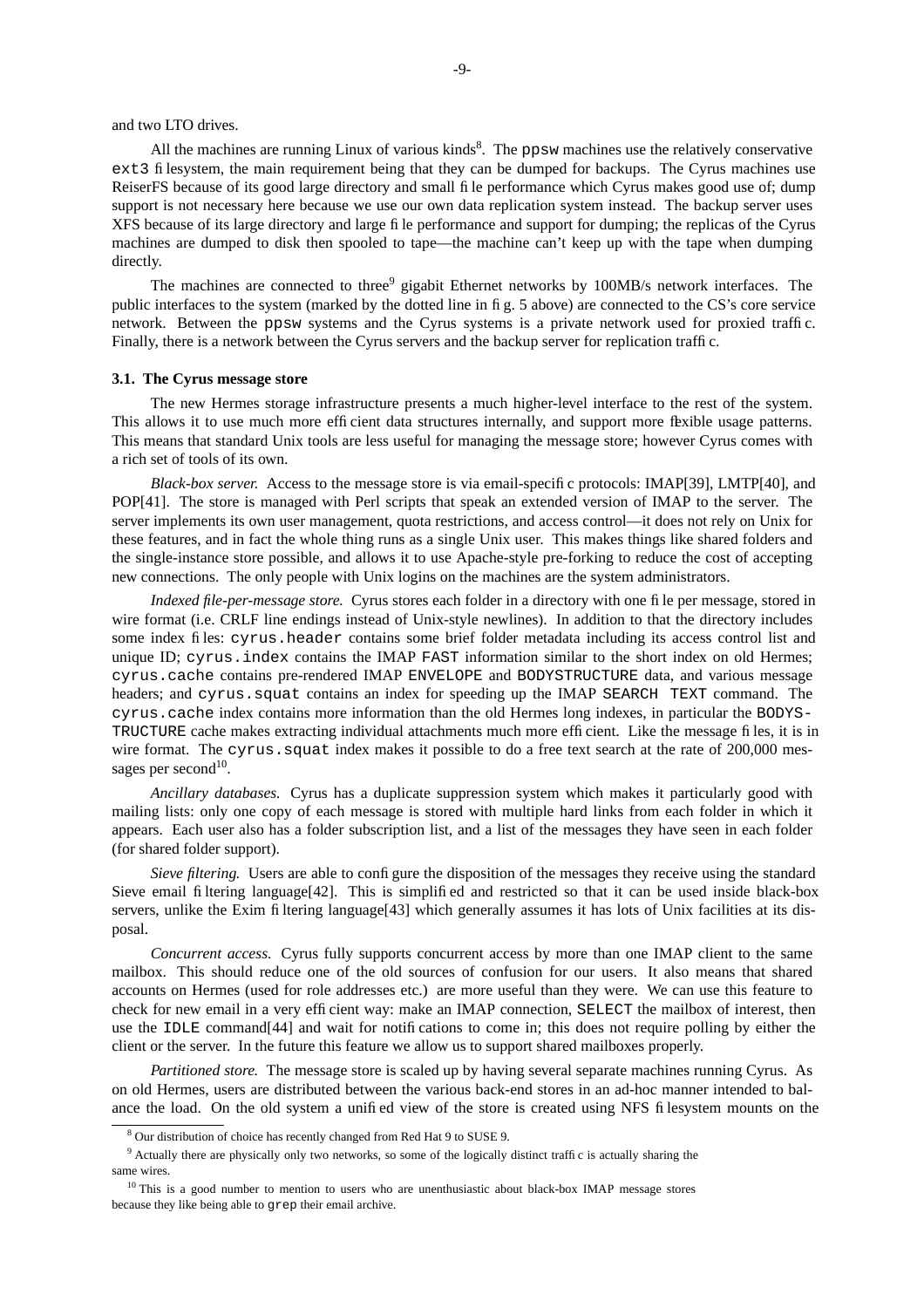front-end machines. On the new system the same job is done by higher-level functionality on ppsw. There is a user location table which specifies which Cyrus machine a user is on so that connections can be routed appropriately; if a user is not in this table they are assumed to still be on the old Hermes system. (This latter function will obviously go away in due course.)

### **3.2. The central email switch, ppsw**

Hermes and ppsw have until recently been run as separate but related systems. They share administrative infrastructure and Hermes provides the user interface for many of ppsw's functions, but Hermes did its own handling of incoming and outgoing email. This has changed for two reasons: the spam and virus scanning facility on ppsw means that all email to and from our users should pass through it, and ppsw is now running the IMAP and POP redirecting proxy.

*Central email router.* The long-standing job of ppsw has been to handle the email for about 150 virtual domains (which are effectively just a list of email address aliases), 70 hubbed departmental servers (which send and receive email via ppsw rather than directly to and from the Internet) and over 3500 mailing lists. More recently it has taken on the task of filtering out viruses from all the email passing through and scoring email coming in from the Internet for spamminess.

*Smart host for outgoing email.* User agents require an SMTP server to handle outgoing email, routing it and queueing it as necessary. This job is moving from the old Hermes systems to ppsw. In order to support roaming users, ppsw also needs a copy of the Hermes password database so that it can authorize users to use it for relaying wherever they are on the Internet.

*Incoming queues for the Cyrus store.* Delivery of email to the Cyrus message store is over LMTP, which is a variant of SMTP that allows the receiving system to state in more detail to which recipients the message has been successfully delivered. This means that Cyrus doesn't have to maintain a queue since a message can be held on ppsw for users that are over their quotas without affecting the other recipients. The user location table is used by Exim to route messages to the appropriate Cyrus machine or to old Hermes as necessary.

*Redirecting IMAP and POP proxy.* We have developed our own IMAP and POP proxy which has similar functionality to Perdition[10]. This tracks a connection until a user logs in then uses the user location table to decide which back-end server to connect to. After login the proxy becomes a simple pass-through<sup>11</sup>. It includes a TLS session cache (based on code from Cyrus) to make negotiating encrypted connections more efficient. The connection from the proxy to the back end is always unencrypted, since it is on a private network. Note that the webmail system and Pine on the terminal login system connect directly instead of via the proxy; since they need to look at the user location table anyway to know if the user is on the old or new system this optimisation comes for free.

## **4. Improving Cyrus's reliability and performance**

The standard version of Cyrus cannot by itself satisfy all the requirements we had for the new Hermes system, so we have made extensive improvements as described in this section. These improvements have been contributed back to the Andrew Systems Group at Carnegie-Mellon University and we expect them to be integrated into future versions of the software.

#### **4.1. Two-phase expunge**

One of the features of the old system's NetApps is filesystem snapshots, which we use heavily for recovering email that users have accidentally deleted. Although Linux has some support for similar functionality it is less easy to use, and it doesn't fit in with our general approach of replacing filesystem-level cleverness with application-level cleverness. In this case our replacement is to change Cyrus so that it doesn't immediately delete email when the users tell it to.

In theory, user agents are supposed to protect users from deleting messages by accident: IMAP uses a model where users mark messages for deletion then later expunge them, after explicit confirmation from the user. This also reduces the work that the server must do by batching up delete operations. Unfortunately:

- Many user agents hide this from the end user and expunge automatically.
- There is no similar protection against people deleting entire mail folders by accident.
- Sometimes people accidentally download their email to a random workstation using an unfamiliar POP client.

<sup>&</sup>lt;sup>11</sup> This means that fully general shared folders cannot be supported since users on different back-ends cannot see each others' data.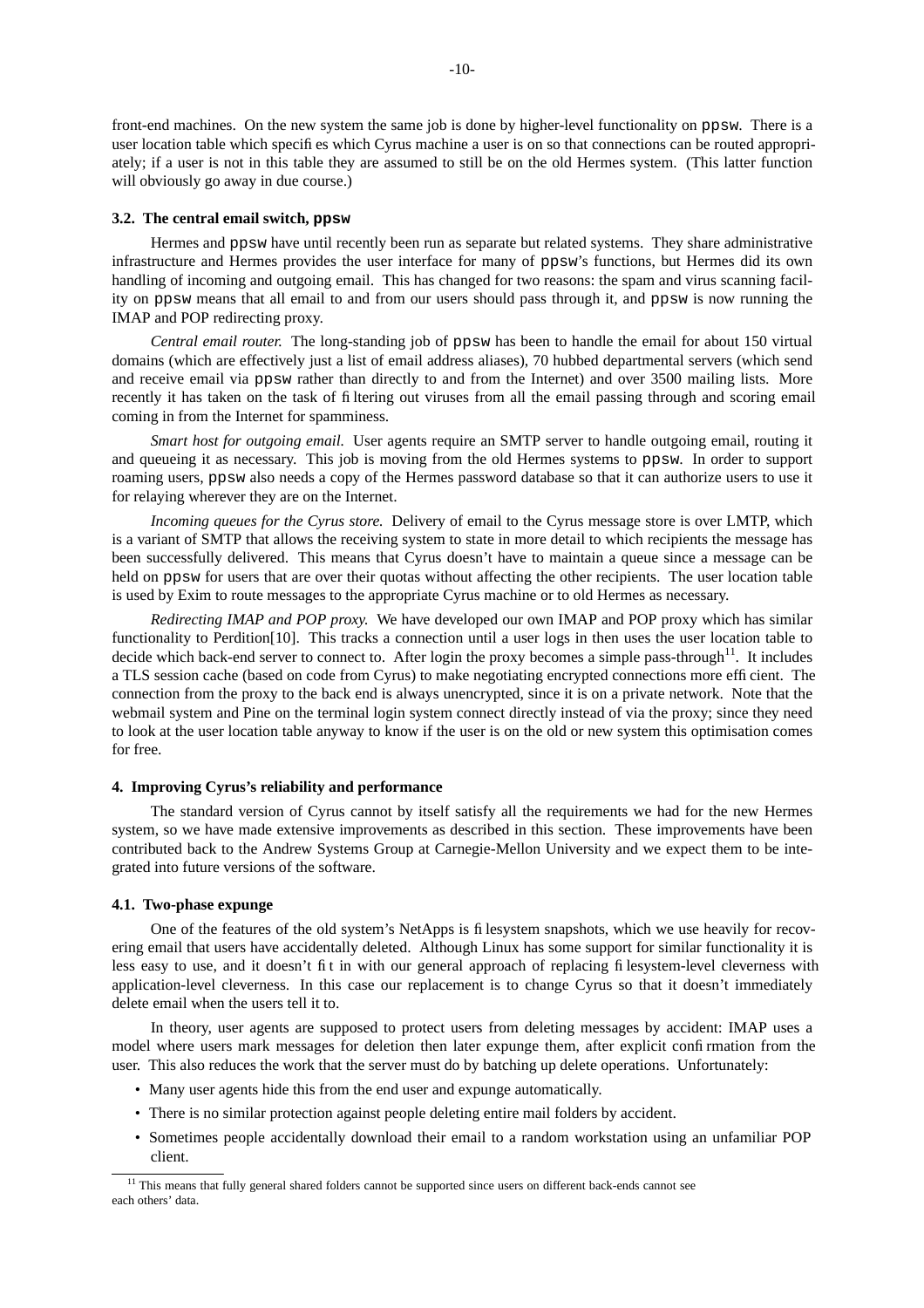Other IMAP user agents and Webmail clients follow the desktop metaphor and implement a Trash folder, though this isn't a natural IMAP concept, and is slightly awkward to implement.

In our modified Cyrus, when a user expunges a folder the deleted messages are "moved" to a shadow folder rather than being removed from disk. The message files themselves aren't actually moved: the shadow folder is implemented as a second set of index files in the same directory as the un-expunged version of the folder. Similarly, when a user asks for a folder to be deleted it is instead moved into a reserved part of the namespace with a timestamp appended to the name in order to avoid clashes. Overnight, or on demand when a user's expunged data gets too voluminous, an expire job (similar to that on an NNTP server) is run to remove old expunged data from the disk.

The expunged data lives in a couple of directories that are usually hidden to avoid confusing the users, and which have restricted ACLs in order to avoid abuse. Messages that have been expunged from folder can be found in .EXPUNGED/folder. When folder is deleted it is moved to .DELETED/folder -20040226-12:34:56. Messages that had been expunged before folder was deleted can be found in .EXPUNGED/.DELETED/folder-20040226-12:34:56. As well as allowing users to access their ''lost'' email via these hidden paths, we have unexpunge and undelete commands for use when we have to help a user recover it.

This scheme requires that the quota system is extended to keep track and limit the amount of expunged data, in addition to the 100MB default quota for visible email. The new configuration variables include expunge\_vol\_min and expunge\_vol\_max, which provide the normal bounds on the quantity of expunged data, expunge\_vol\_overflow, which is the point at which an emergency expire is run, and expunge\_timeout, which is the maximum age of expired data. We have these set to 50MB, 75MB, 100MB, and 28 days, respectively.

The two-phase expunge system does of course increase the amount of disk space required. Our experience so far suggests that that overhead is around 30-50% with the above settings. However, modern disks are large, typically too large given the limit on the number of users per disk needed to control the high load associated with email applications. Expunged data occupies space, but doesn't create additional disk I/O. In fact twophase expunge *improves* performance since unlink is an expensive operation, so it is better to do it in bulk during an expire job that runs when the system isn't busy. It also improves concurrent access to folders, since one session can still retrieve messages that have recently been expunged by another, an operation which would normally cause an error. We use this to good advantage in the replication system described below.

It is worth comparing our system with the Berkeley Undoable Email Store[45].

### **4.2. Data replication**

One of the advantages of not using NFS in new Hermes is that the failure of one of the store machines has less of a knock-on effect for the rest of the system. However because we are using lots of commodity hardware we expect this event to be more frequent than before. Our recovery plans are based on an email replication engine, which we use for synchronizing data between pairs of machines that act as hot spares for each other, and for transferring data to the tape backup server. We also use it to move users between Cyrus servers in order to balance the load, and as part of the system for migrating users from old Hermes. The replication system is the largest part of our Cyrus customizations.

#### **4.2.1. Replication overview**

Our replication engine is a transaction based system built using the Cyrus libimap folder access library. This provides better flexibility and robustness than a replication scheme which transfers data by raw disk block or file without any understanding of the underlying content. It is also more efficient, as it doesn't replicate extraneous traffic generated by filesystem metadata activity. It guarantees that the replica system is in a self consistent state at the end of each transaction. This is true even if the source system suffers from file system corruption and is trying to replicate a corrupt database.

The lack of checksums in index files and other databases at the source end means we aren't 100% safe: it is just conceivable that the system would replicate ''delete all folders'' as an action, despite various safeguards. In practice sanity checks in libimap mean that the replication engine bails out rapidly in the event of corrupt input. Because the replication system is so important to Hermes (the hot spares and tape backups depend on it) we also have a sanity checking system based on databases of MD5 checksums. Each machine's database is updated incrementally and a proportion of old checksums is regenerated each night; the databases are then compared to ensure that everything is working as expected.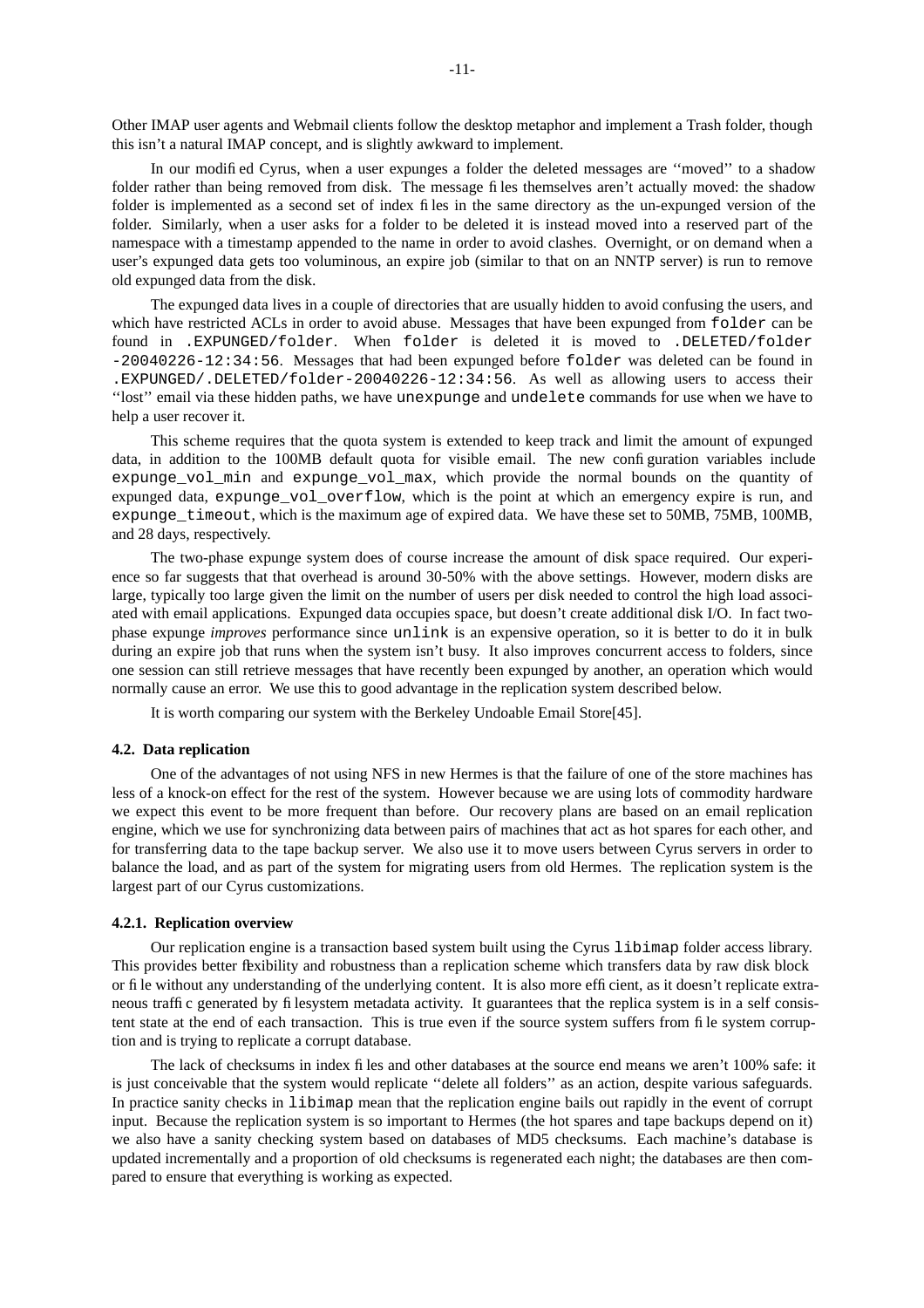The replication system is asynchronous: it does not require that replica systems exactly match all the time. Synchronous replication, where all accesses to the message store are replicated before the user is notified that they have completed, is safer but would reduce the perceived performance of the system. It is also harder to retro-fit into existing software. Asynchronous replication reproduces events after the fact, so it is able to gain performance by merging transactions to create a smaller set sufficient to bring a replica in line with the master copy. The replication system can therefore be allowed to accumulate a backlog of updates (e.g. because it has not been running) and it is able to catch up later very efficiently. Asaconcrete example, a pair of our back-end Cyrus servers take about a minute to resynchronize after several hours' activity with replication turned off.

The protocol used for replication is a simple line-based text protocol similar in style to IMAP or POP. The reason that we cannot use IMAP itself is that we need to preserve a number of message and folder attributes, such as timestamps, message unique IDs, and folder unique ID validity information. The protocol attempts to minimise the number of round trips between client and server to improve efficiency and throughput. It is designed to be robust: it can recover from errors and inconsistencies which are caused if the master and replica lose synchronisation because someone has made unexpected changes at the replica end. It relies on cluster wide message globally unique identifiers (UUIDs) in order to resolve conflicts and maintain the single instance store when copying messages between systems. It is possible to run several instances of the replication system concurrently, which is particularly useful for checking the integrity of a replica system while rolling replication is also in operation.

The replication engine depends to some extent on the two-phase expunge system described in the previous section. This allows it to create snapshots of individual mail folders for the few seconds that it typically takes to synchronise a single folder: by locking out the asynchronous expire job we guarantee that no messages will disappear from the master end while we are updating a specific mailbox, which makes error recovery easier. The replication engine also has the ability to lock out all updates to the folder list for a specific user for a few seconds so that we have a guaranteed consistent set of mail folders to work with if any ambiguity arises there.

The server end of the replication system, sync\_server, runs on the replica system and just follows instructions from the client, reporting errors and problems as needed. The client end, sync\_client, does all the hard work: it asks the server for the current status of all the objects of interest in a given account, then works out a set of transactions that will transform the server into a clone of the client system, and finally executes them with whatever error recovery is necessary. A wrapper script starts the client and server programs with an ssh link over which they communicate.

# **4.2.2. Replication protocol**

The replication protocol is based on a set of events and actions which are recorded by the Cyrus IMAP, POP, and LMTP servers during their normal operation. This list of actions is picked up by sync\_client which runs through the queue asynchronously and pushes changes to sync\_server, resolving any conflicts in the process. The actions which are currently defined and the consequence of these events are as follows:

- **APPEND** Upload all messages in a mailbox that exist on the client and have UIDs greater than the last UID at the server end. In case of problems, we fall back to MAILBOX.
- **SEEN** Update the user's database of which messages in the given folder have been seen. In case of problems, we fall back to MAILBOX.
- **MAILBOX** Perform a full update of a mailbox: upload missing messages, resolve UUID conflicts, expunge messages on server which have been expunged on client, update flags and ACLs as required. The replication engine uses message UUID values to track messages which have already been uploaded to the server and which can be moved or linked rather than uploaded again, improving efficiency and maintaining the single instance store.

MAILBOX actions are also used to replicate IMAP CREATE, RENAME and DELETE commands. The IMAP server records the names of all the mailboxes involved, and the replication engine works out the minimum set of transactions required to synchronise the server by tracking the Cyrus unique ID values of mailboxes. Therefore we don't normally have to upload messages a second time.

In case of problems, we fall back to USER.

- **META** Update a user's account meta-information: subscriptions, sieve filters, and quota limits. In case of problems, we fall back to USER.
- **USER** Synchronise everything: all mailboxes and account meta information. If the given account doesn't exist on the replica system it is created. In practice this only happens if the list of mailboxes changes under our feet.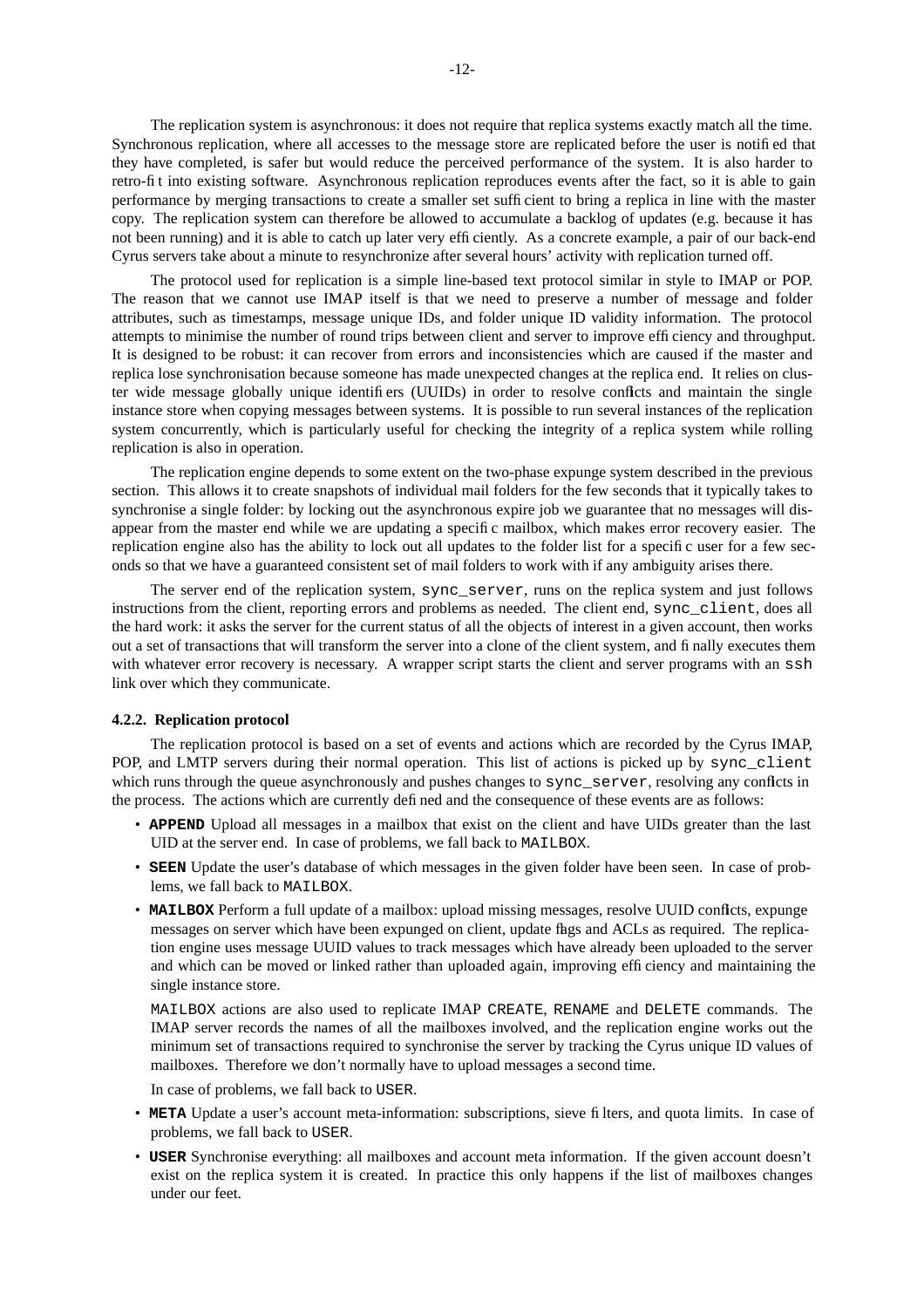If the first attempt at USER synchronisation fails, we lock the user out of the folder list for a few seconds and have another go: this deals with most cases where the user is renaming or deleting large numbers of folders at the time.

If the UID validity of a user's inbox on the server doesn't match the UID validity on the client, we are probably looking at an obsolete account. The system can either clear the replica account and replicate everything or bail out and demand intervention from the system administrator (the safer course of action).

The replication engine combines and promotes actions as required: if it saw 6 APPEND events, 3 SEEN events, and 2 MAILBOX events for a single mailbox in a single pass these are converted into a single MAILBOX action. Similarly the replication engine groups MAILBOX actions to give it a better chance of tracking messages which move between folders.

One amusing case is the way in which accounts are first replicated in the absence of any other instructions. Typically a message arrives, causing an APPEND action; this gets promoted to a MAILBOX action, which in turn is promoted to a USER action, and the entire account gets replicated. When we migrate a user from old Hermes to new Hermes, we send them a message to tell them that this has happened, so they are immediately replicated.

#### **4.3. Performance improvements**

As well as the big changes described in the previous two sections, we have made some more modest changes to help Cyrus cope with badly-behaved IMAP and POP clients.

*Extended cache contents.* A standard Cyrus installation stores only a limited set of message headers in a folder's cyrus.cache file. However most IMAP user agents request headers which are not in this set, causing an expensive cache miss which requires a large number of message files to be opened instead, reducing Cyrus to maildir performance. We store much more information in the cyrus.cache files, in particular all message headers except for things like Received: which are clearly a waste of time. This is a trade-off: we have far fewer cache misses (hopefully none at all in normal use), but the cache files become larger. This increased size would pose a substantial problem if it wasn't for the next modification on this list.

*Lazy cache updates.* Standard Cyrus rewrites the entire cache file at just about any update apart from a simple append caused by mail delivery. This is something of a problem given the larger caches that we have created, especially when POP keep-mail-on-server mode is taken into account—it reduces Cyrus to Berkeley mailbox performance. Our solution is to observe that there is no need to remove cache entries immediately when an expunge happens. Instead we leave the data in the cache and garbage collect it either overnight or when a certain threshold is reached. A complication is that standard Cyrus does not store the size of individual cache entries in the folder's index file: it just stores the offset to each messages and uses the difference between adjacent offsets to determine the size of a cache entry. Consequently we have extended the cyrus.index file to contain an additional entry for the size of the cache entry.

*Fast folder renames.* Standard Cyrus renames folders in a very conservative manner. The contents of the folder are copied to the target location one message at a time, the when this step has completed, the messages in the source folder are removed. This cautious approach is particularly useful when the source and target folders are on different partitions. However it assumes that folder rename operations are fairly rare events. Most of the time this is true; however on the first of each month we have thousands of Pine and Mulberry users who have the monthly folder rotation feature switched on. We have replaced this copy and then delete approach with a simple rename system call when it seems appropriate. This isn't quite as safe, but experimentation suggests that the Cyrus reconstruct utility can be used to deal with most of the obvious disasters which can take place as a consequence of a machine losing power when the folder list and filesystems are out of step with each other.

#### **5. Smoothing the change from old to new**

The first part of the new Hermes system that was deployed was the IMAP and POP proxy on ppsw. This was partly for testing purposes but also because it is an important part of our migration plan. As we described above, the proxy knows which users are on old and new Hermes and directs their connections accordingly. However there are significant differences between UW-IMAP and Cyrus which mean that migration would not be as transparent for our users as we would like. Therefore we have made some further changes to Cyrus to make it behave in a more familiar manner.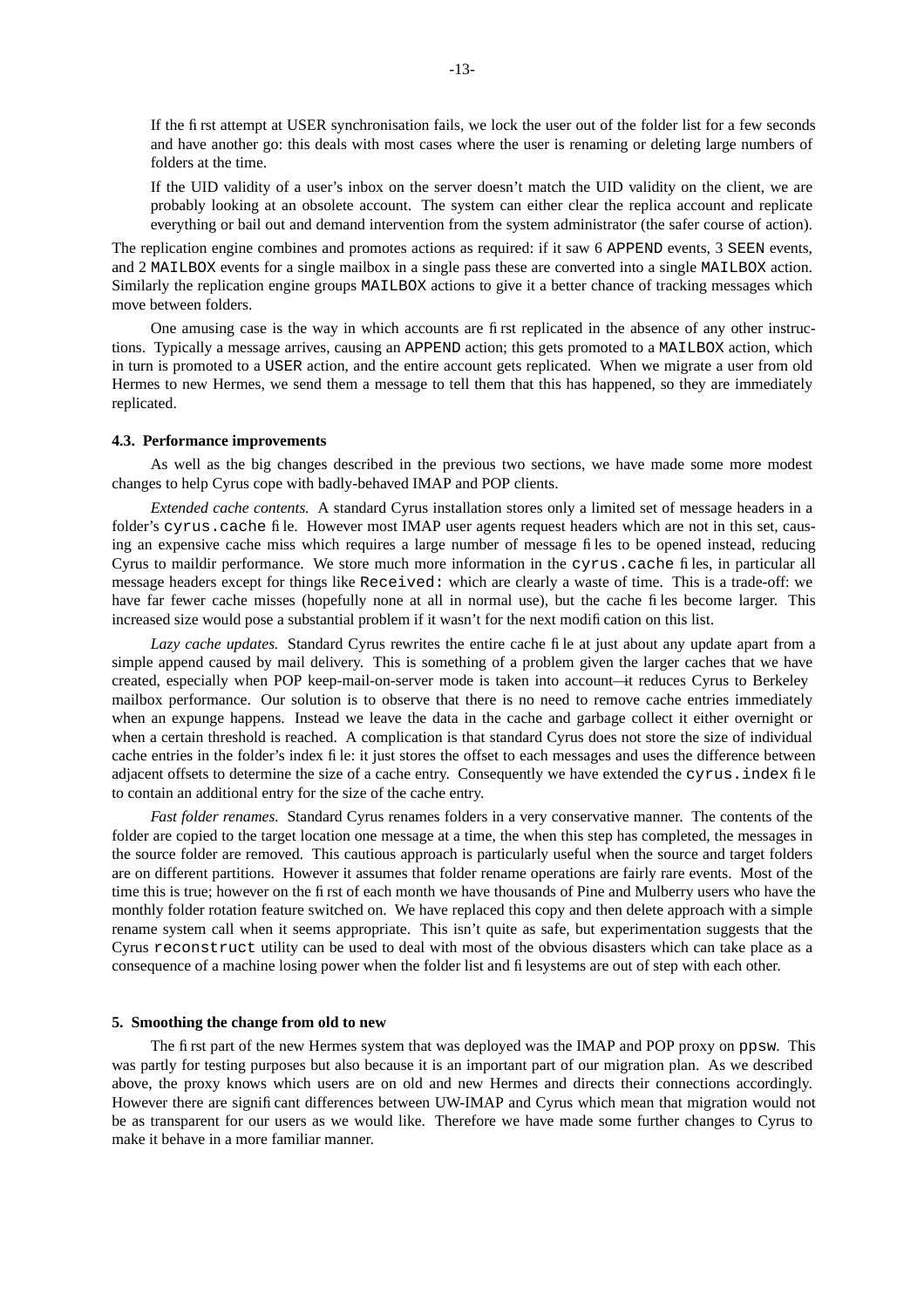#### **5.1. Cyrus compatibility**

The namespace used by Cyrus is similar to Usenet's, which is very different from the Unix namespace used by UW-IMAP. It uses a "." separator instead of "/", and allows a folder to contain other sub-folders as well as just messages—i.e. they are ''dual-use'' mailboxes and directories. Cyrus keeps a user's folders in a hierarchy under the root user.fanf2, e.g. user.fanf2.sent-mail and user.fanf2.saved-messages, and it treats INBOX as an alias for user.fanf2 so INBOX.saved-messages is an alias for user.fanf2.saved-messages.

The standard version of Cyrus has a couple of options that help to make it look more familiar from our users' point of view. The unixhierarchysep option changes the pathname separator to "/", and permits ''.'' to be used within names like any other character (though it is translated to ''ˆ'' behind the scenes). The altnamespace option makes a user's subsidiary folders appear at the top of the hierarchy, alongside their INBOX instead of below it.

We have extended this with with a unixnamespace option, which adds some aliases for the root of a user's folder hierarchy for compatibility with configurations that they typically use on the old Hermes systems. These aliases include ~/, ~fanf2/, ~fanf2/mail/, ~/mail/, and mail/.

We also have a large number of user agents that cope badly with dual-use folders. These include older versions of Pine and our own webmail software, Prayer. In order to reduce the problems that this would cause, we have disabled dual-use folders by forcing mailboxes to be leaves in the hierarchy, and hacking in support for temporary directory nodes. Cyrus doesn't really understand directories, so this patch is rather evil and we hope to be able to get rid of it in the future.

We have a few other patches to improve interoperability. We modified Cyrus's POP daemon to behave more like the UW daemon, so that keep-mail-on-server users don't get a fresh copy of all of their email every time they connect<sup>12</sup>. We have arranged for concurrent IMAP connections to the same folder to keep their view of the folder more closely in sync, at a slight performance cost. This is because Outlook Express opens two connections and gets confused when they disagree; however it copes fine when one of them is forced into readonly mode as occurs on old Hermes.

### **5.2. Migrating users**

The system for migrating users is based on our replication software. A program called sync\_upload uses c-client on the old Hermes system to read users' email and transfer it to a Cyrus machine via sync\_server. Users are sent an email when they are added to the migration schedule, and another when they have been migrated. A number of things may prevent a user from being migrated:

- Their user agent is mis-configured so that it speaks to hermes.cam.ac.uk (which refers to the old Hermes front-end machines) rather than imap.hermes.cam.ac.uk or pop.hermes.cam.ac.uk (which refer to the proxy service on ppsw).
- They have written their own Exim filter, which cannot be automatically translated to Sieve.
- They are logged in when we run the migration script.

In the first two cases, our support staff must contact the user and help them to reconfigure as necessary. (Users who have set up filtering using webmail or the Menu System are not a problem, because our friendly user interfaces use a simplified representation of the filter which can be translated into the Exim filter language or into Sieve as required.) In the latter case we will try to migrate the user again at a later date.

There are very few obvious differences to the user interface after migration:

- The options for configuring email filtering are no longer present in the Menu System, since we have not added Sieve support to it. Users must configure it via webmail. An ''advanced'' filtering option appears on the webmail system allowing users to write their own Sieve scripts.
- A different version of Pine is provided for terminal users. As well as being more recent, it is configured to connect to the appropriate Cyrus server rather than access email on the local filesystem. This means that users must type in their password an extra time when Pine starts.

## **6. Plans for the future**

There remain a few weaknesses with the new Hermes system as it is currently implemented. They include: the poor data-recovery user interface; the lack of support for shared mailboxes; some remaining situations where data is not replicated; the dependence on a single machine room; and the lack of high-availability

<sup>&</sup>lt;sup>12</sup> Even if that would serve them right for abusing the protocol.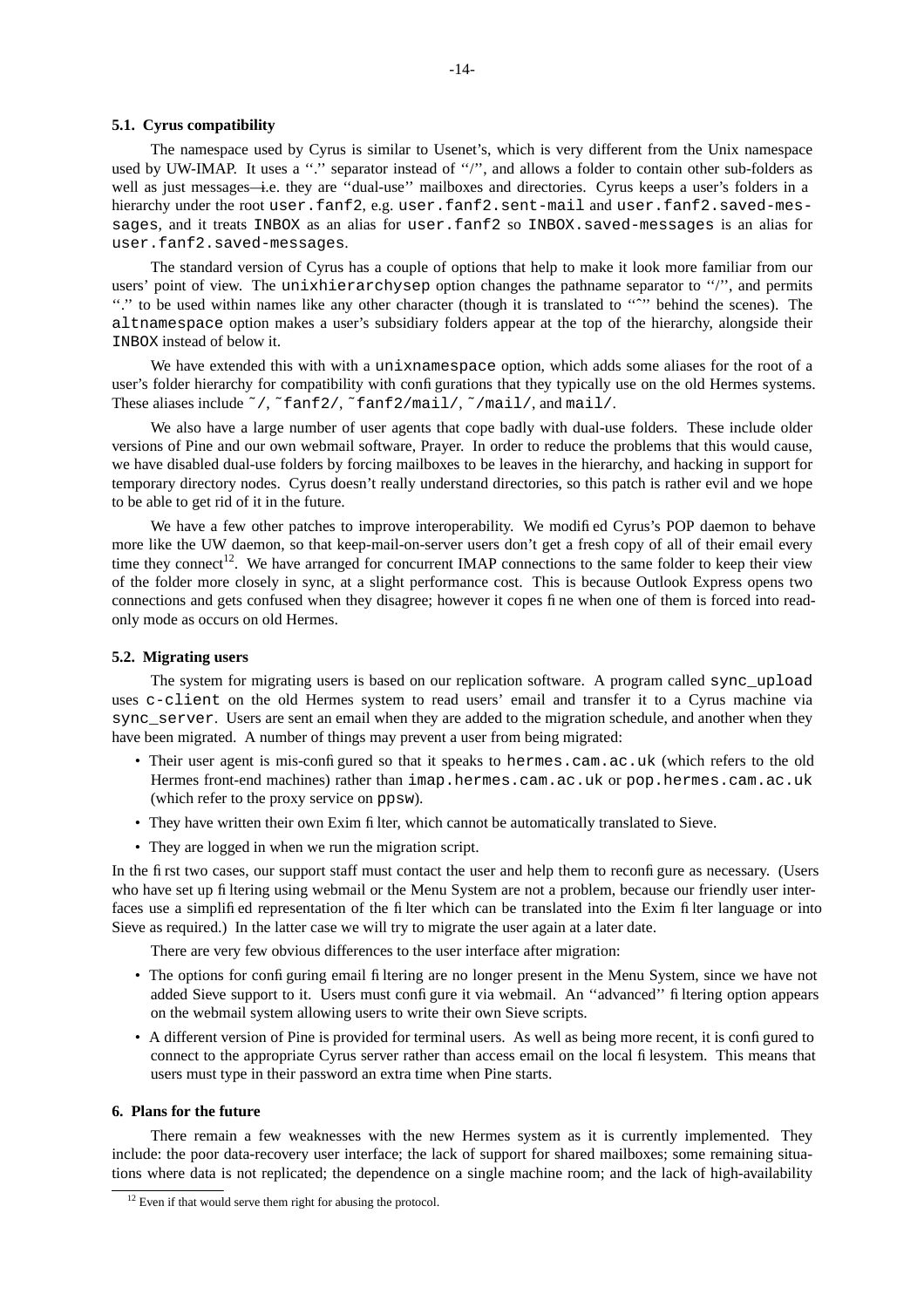features.

#### **6.1. A user interface for undelete and unexpunge**

One of the more frequent requests we receive (several times a week) that require administrator privilege is to recover a user's accidentally-deleted email. On both the old and new systems users are able to use special paths to access the copies of their data that we retain  $(\gamma)$ . snapshot/ $\star$ /inbox on old Hermes, .EXPUNGED/INBOX on the Cyrus message store). On old Hermes the Menu System makes it especially difficult for users to access the snapshots; it's much easier to access deleted email on new Hermes using the webmail system, however the maze of similarly-named folders can be confusing and is too intricate for the majority of our users.

The unexpunge and undelete commands have made it much quicker for the system administrators to deal with data recovery requests, since we no longer have to dig through the various snapshots to find the one before the user fat-fingered the delete command. However, if a user interface to the unexpunge and undelete operations is added to the webmail system, or a friendlier way of browsing the .EXPUNGED or .DELETED hierarchies, these requests would be greatly reduced in number, and those that remain could be dealt with by the Help Desk.

# **6.2. Shared mailboxes**

At the moment the IMAP proxy we are using requires that all of the mailboxes which a user may access are on the same back-end message store machine. The replication engine also has built in assumptions in the implementation of its SEEN action which limit the mailboxes that user can see to their home directory. This means that although Cyrus supports shared mailboxes, we cannot use them on the new Hermes system. This is a shame, because they would be useful for a number of purposes:

- A Professor could delegate responsibility for dealing with email to their personal assistant.
- Mailing lists can be delivered to shared mailboxes, which can be used as list archives. Users could access an archive mailbox instead of subscribing to the list, which would reduce the resources needed for list distribution.
- We could enable Cyrus's NNTP support and use it to merge the CS's email and Usenet services.
- At the moment we use shared accounts on Hermes to provide some of the functionality that would ideally be provided by mailing lists and shared mailboxes. Before these accounts are phased out, we can improve our audit trails by requiring users to log in as themselves and access the shared account as a set of shared mailboxes, rather than logging in to the shared account directly which hides their identity.

The Cyrus Murder $[11]^{13}$  uses a more intelligent proxy which instead of mapping accounts to back-end servers maps mailboxes to back-end servers. The proxy is able to transparently re-connect to a different back-end server as necessary when the user SELECTs a different mailbox. However this system has the big disadvantage that it introduces a single point of failure in the form of the MUPDATE[46] server, which keeps track of the location of all the mailboxes on all the back-end servers. It may be possible to work around this problem by mapping parts of the mailbox namespace to different back-end servers, with the restriction that mailboxes cannot be renamed out of their partition. This would make the mapping used by the proxies sufficiently static that they would not need to be informed of activity on the back-end servers in real time.

#### **6.3. Re-examining the terminal login service**

Although the Menu System interface to Hermes remains in the new system in a smaller form, it is only going to become less important. For example, we expect that its role as the user interface for mailing lists and managed mail domains will be taken over by a web service. This would leave it providing only a place to run Pine and a nugatory file store for temporary storage of attachments, which seems to be a pointless duplication of effort given that one of the CS's other central services (the Public Workstation Facility) is a large general-purpose file store which can support a remote-access Unix service. The main disadvantage making users use the PWF is that they would have to authenticate first with their PWF password then with their Hermes password when they run Pine. However this concern may go away with the general moves towards a unified single-password authentication scheme, and it may be outweighed by the reduced need to copy attachments between different systems.

<sup>&</sup>lt;sup>13</sup> Named that way "because it sounded cool for crows"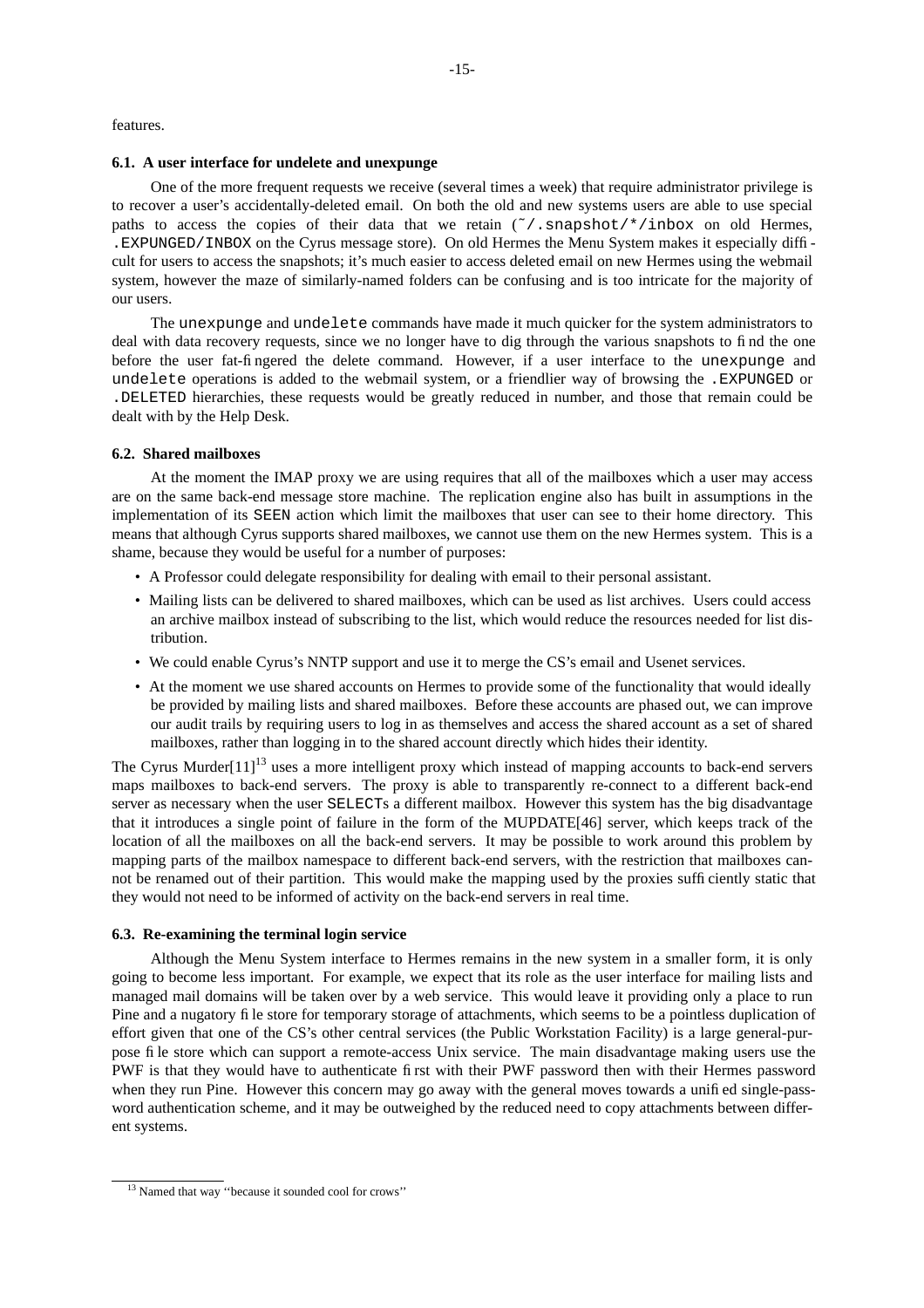### **6.4. Data replication on ppsw**

Although there is a very high degree of data redundancy in the message store, this does not come into effect until after a message has been delivered. Between reception of the message and the replication engine picking it up, we depend on the RAID system in the ppsw machine or the Cyrus machine (depending on whether the message has been delivered or not) for reliable storage. Although this can cope with a single disk failure, more serious failures[47] may cause data loss.

Loss of a ppsw machine will affect queued email, especially delayed deliveries to to unavailable departmental mail servers and external sites, and to users who have exceeded their quota. Loss of a Cyrus machine will affect messages that have been delivered or uploaded via IMAP APPEND but not yet replicated.

The impact of such a disaster would be reduced if ppsw had a data replication system. As an alternative to using more advanced storage technology, it is worth also considering what application-level techniques can be used. When a message is received, as well as storing it on the local queue the MTA could replicate it to a backup system before confirming to the sending system that the message has been received successfully. The replica message can be kept until the primary copy has either been delivered to a Cyrus system and replicated there, or delivered to an external email system. The IMAP proxy also needs to keep a replica of uploaded messages in case a Cyrus machine fails. The difficulty with this idea is that it adds complexity and failure modes to an important point in the process of email delivery, soagreat deal of care is required to implement it.

### **6.5. Wide-area distribution and high availability**

Highly redundant data storage in a system with no single points of failure is all very nice, but no good at all if the system has some external dependency that is a single point of failure. At the moment we only have one machine room, and a lot of our system failures in the past have been due to failure of its power supply[48]; fire is also a concern[47]. If we ever get a second machine room, the new Hermes system is well placed to benefit from it. We can install half of the machines in one location and half in the other, and do the pairwise replication between the two sites.

Human intervention is still required in the event of a failure of any component, in order to reconfigure the rest of the system so that it no longer depends on the failed part. A particular problem is when one of the frontend systems fails, because we use the DNS to distribute the load between them. Some clients will cache a particular IP address rather than cycling between the addresses in the list, and so are very bad at coping when the machine they have fixated on is no longer available. In addition to that, the larger number of cheaper machines that we are now running means that the mean time between failure of any part of Hermes is now much lower than it was. Deploying high-availability technology to automate failure recovery may make system management a significantly less fraught business, however we are concerned about the additional complexity and failure modes introduced by things like STONITH<sup>14</sup>.

### **7. Conclusion**

Returning to the introduction of this paper to review the list of goals for the project, we can now see how they have been met.

- *Larger quotas and message size limits.* The standard quota on the old Hermes system is 10MB, and we are willing to increase that to 50MB. There is a maximum folder size of 10MB, and a maximum message size of 4MB. The new system has a standard quota of 100MB, which may be increased up to 1GB. The folder size limit is 200MB and the message size limit is 10MB, and both of these can be increased with much less damage to performance than before.
- *Better data recovery options.* The old Hermes system uses filesystem snapshots to periodically make copies of the data that can easily be recovered in case a user accidentally deletes their email. However, snapshots are not useful for recovering data that is only stored on the server for a short period of time before being deleted (which is especially common for POP users). The new Hermes system does not delete anything when asked to by a user; instead it is kept on disk for easy recovery until an expiry process removes it up to a month later.
- *Better disaster recovery options.* If one of the file servers in the old Hermes system fails, the whole system is unavailable until it is fixed. The new system has pairs of back-end message store systems that replicate their data to each other. If one fails, its pair can take over with minimal fuss. For more serious problems, old Hermes has off-site tape backup. The new system improves on this with the ability to be distributed between multiple sites in the future, so that service can continue in the event of power loss or

<sup>&</sup>lt;sup>14</sup> "Shoot The Other Node In The Head" e.g. using a network-attached power switch.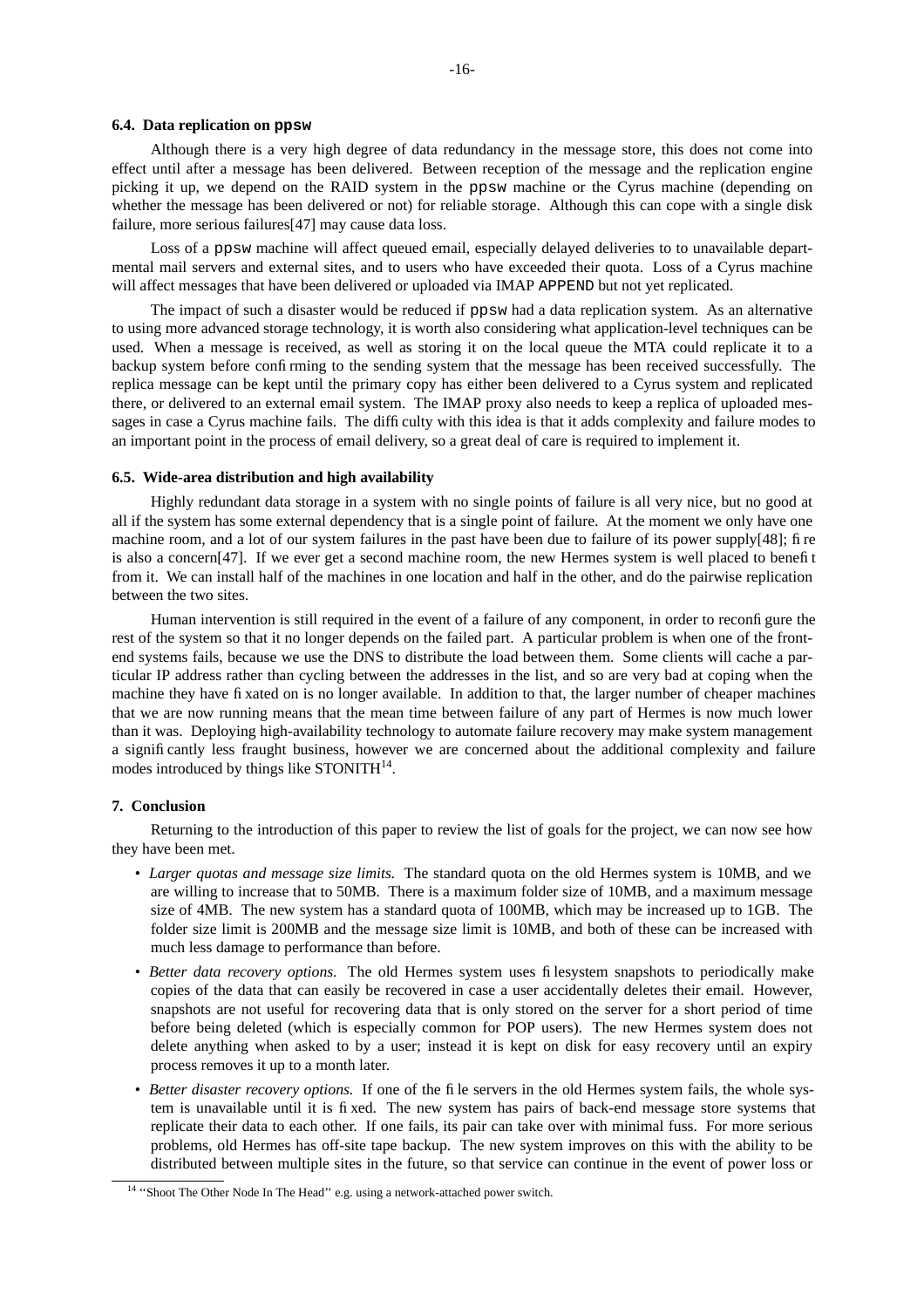fire.

The new Hermes system is still in the process of being rolled out, so it is difficult to make a complete assessment of the project. So far the data replication and integrity checking software has worked well, and it has proved to be straight-forward to fix problems that have been caused by bugs.

Hermes is not a monopoly: departments of the University are free to run their own email services, and users are free to use off-site email services. However, Hermes continues to gain users as it provides new features such as webmail and spam filtering and now bigger quotas, which we think is a fair indication of success.

#### **References**

- 1. Fibre Channel Industry Association, *Executive Summary.* http://www.fibrechannel.org/OVERVIEW/
- 2. Kenneth W. Preslan et al., "A 64-bit, Shared Disk File System for Linux," *Proceedings of the Sixteenth IEEE Mass Storage Systems Symposium* (1999). http://storageconference.org/1999/1999/papers/03presla.pdf
- 3. Sistina, *GFS datasheet.* http://www.sistina.com/downloads/datasheets/GFS\_datasheet.pdf
- 4. *VERITAS SANPoint Foundation Suite: New VERITAS Technology for Cluster Environments* (Sep 2001). http://eval.veritas.com/downloads/pro/spfs\_new\_tech\_wp.pdf
- 5. *Network Appliance Inc.* http://www.netapp.com/
- 6. Dave Hitz, James Lau, and Michael Malcolm, "File System Design for an NFS File Server Appliance," TR3002, Network Appliance, Inc. (Mar 1995). http://www.netapp.com/tech\_library/3002.html
- 7. *Akamai Technologies, Inc.* http://www.akamai.com/
- 8. *Apache HTTP server version 2.0: mod\_proxy.* http://httpd.apache.org/docs-2.0/mod/mod\_proxy.html
- 9. *F5 Networks BIG-IP.* http://www.f5labs.com/f5products/bigip/
- 10. Simon Horman, *Perdition: Mail Retrieval Proxy* (Jan 2003). http://www.vergenet.net/linux/perdition/perdition\_paper/
- 11. Carnegie-Mellon University Andrew Systems Group, *Cyrus IMAP Aggregator.* http://asg.web.cmu.edu/cyrus/ag.html
- 12. Malcolm Beattie, "The Design and Implementation of a Large Scalable Mail Server," *UKUUG Linux '99 Conference.* http://www.clueful.co.uk/mbeattie/herald-ukuug99.ps
- 13. Mike Gahrns, "IMAP4 Mailbox Referrals," RFC 2193 (Sep 1997). http://www.ietf.org/rfc/rfc2193.txt
- 14. Mark Crispin, *Mailbox Format Characteristics* (5 Jun 1999). http://www.washington.edu/imap/documentation/formats.txt.html
- 15. SCO, *Mail and Messaging Guide.* http://docsrv.sco.com:507/en/MailMsgG/CONTENTS.html
- 16. Mark Crispin, "MBX Format Description," *IMAP mailing list* (19 May 2000). http://www.washington.edu/imap/listarch/2000/msg00363.html
- 17. D. J. Bernstein, *Using maildir format.* http://cr.yp.to/proto/maildir.html
- 18. Namesys, *ReiserFS: Journalling file system for Linux based on balanced tree algorithms.* http://www.namesys.com/
- 19. Silicon Graphics, Inc., *XFS: A high-performance journaling filesystem.* http://oss.sgi.com/projects/xfs/
- 20. *Courier Mail Server.* http://www.courier-mta.org/
- 21. Sam Varshavchik, *Benchmarking mbox versus maildir* (25 Mar 2003). http://www.courier-mta.org/mbox-vs-maildir/
- 22. University of California, Irvine, *The RAND MH Message Handling System.* http://www.ics.uci.edu/˜mh/